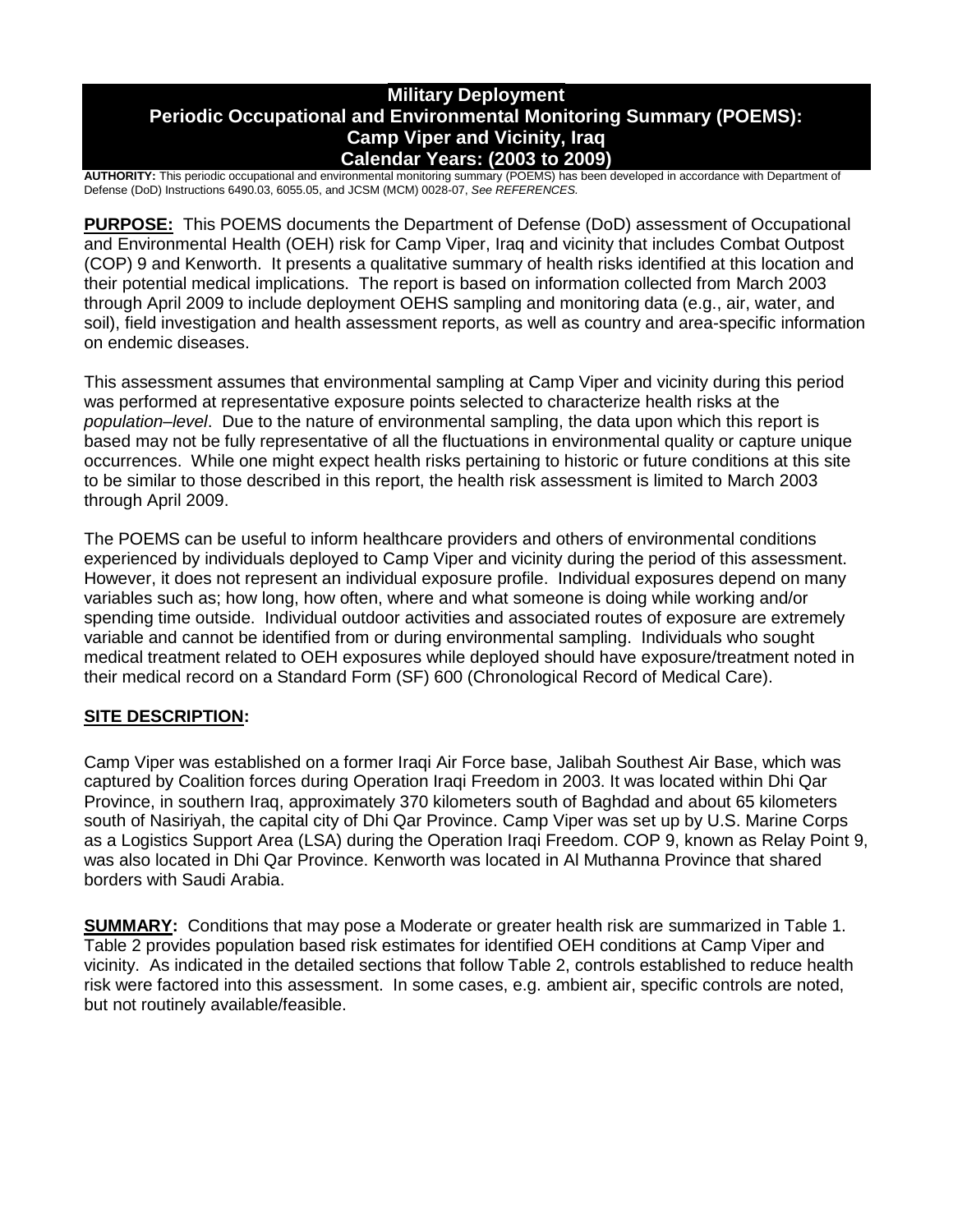#### **Table 1: Summary of Occupational and Environmental Conditions with MODERATE or Greater Health Risk**

*Short-term health risks & medical implications:* The following hazards may be associated with potential acute health effects in some personnel during deployment at Camp Viper and vicinity that includes COP 9 and Kenworth:

Inhalable coarse particulate matter less than 10 micrometers in diameter  $(PM_{10})$ ; food/waterborne diseases (e.g., bacterial diarrhea, hepatitis A, typhoid/paratyphoid fever, diarrhea-cholera, diarrhea-protozoal, brucellosis, hepatitis E); other endemic diseases (cutaneous leishmaniasis (acute), Crimean-Congo hemorrhagic fever, sandfly fever, typhus-miteborne, leptospirosis, schistosomiasis, Tuberculosis (TB), rabies, Q fever); and heat stress. For food/waterborne diseases (e.g., bacterial diarrhea, hepatitis A, typhoid/paratyphoid fever, diarrhea-cholera, diarrhea-protozoal, brucellosis, hepatitis E), if ingesting local food and water, the health effects can temporarily incapacitate personnel (diarrhea) or result in prolonged illness (hepatitis A, typhoid/paratyphoid fever, brucellosis, hepatitis E). Risks from food/waterborne diseases may have been reduced with preventive medicine controls and mitigation, which includes hepatitis A and typhoid fever vaccinations and only drinking from approved water sources in accordance with standing CENTCOM policy. For other vector-borne endemic diseases (cutaneous leishmaniasis (acute), Crimean-Congo hemorrhagic fever, sandfly fever, typhus-miteborne), these diseases may constitute a significant risk due to exposure to biting vectors; risk reduced to 'Low' by proper wear of the treated uniform, application of repellent to exposed skin, bed net use, and appropriate chemoprophylaxis, as well as minimizing areas of standing water and other vector-breeding areas. For water contact diseases (leptospirosis and schistosomiasis) activities involving extensive contact with surface water increase risk. For respiratory diseases (TB), personnel in close-quarter conditions could have been at risk for person-to-person spread. Animal contact diseases (rabies, Q fever), pose year-round risk. For heat stress, risk can be greater during months of May through October, and greater for susceptible persons including those older than 45, of low fitness level, unacclimatized, or with underlying medical conditions. Risks from heat stress may have been reduced with preventive medicine controls, work-rest cycles, proper hydration and nutrition, and mitigation.

Air quality: For inhalable coarse particulate matter less than 10 micrometers in diameter (PM<sub>10</sub>), the PM<sub>10</sub> overall short-term risk was 'Moderate to High' for year 2003 (no data available for 2004-2009). For inhalable fine particulate matter less than 2.5 micrometers in diameter ( $PM_{2.5}$ ), the  $PM_{2.5}$  overall short-term risk was not evaluated due to 'no available data.' However, exposures to  $PM_{10}$  and  $PM_{2.5}$  may vary, as conditions may vary, and may result in mild to more serious short-term health effects (e.g., eye, nose or throat and lung irritation) in some personnel while at this site, particularly exposures to high levels of dust such as during high winds or dust storms. For PM<sub>10</sub> and PM<sub>2.5</sub>, certain subgroups of the deployed forces (e.g., those with pre-existing asthma/cardio-pulmonary conditions) are at greatest risk of developing notable health effects. For burn pits, although the short-term risk for  $PM_{10}$  and for  $PM_{2.5}$  was not evaluated due to no available data and the usage of burn pits/burn barrels could not be confirmed, there could have been burn pits/burn barrels utilized at or around Camp Viper and vicinity during the long timeframe– see Section 10.7. For burn pits, exposures may vary, and exposure to high levels of  $PM_{10}$  and to  $PM_{2.5}$  in the smoke may also result in mild to more serious short-term health effects (e.g., eye, nose or throat and lung irritation) in some personnel and certain subgroups while at this site. Although most short-term health effects from exposure to particulate matter and burn pit smoke should have resolved post-deployment, providers should be prepared to consider the relationship between deployment exposures and current complaints. Some individuals may have sought treatment for acute respiratory irritation during their time at Camp Viper and vicinity. Personnel who reported with symptoms or required treatment while at this site should have exposure and treatment noted in medical record (e.g., electronic medical record and/or on a Standard Form (SF) 600 (*Chronological Record of Medical Care*).

*Long-term health risks & medical implications:* The following hazards may be associated with potential long-term health effects in some personnel during deployment at Camp Viper and vicinity that includes COP 9 and Kenworth:

Air quality: For inhalable fine particulate matter less than 2.5 micrometers in diameter (PM<sub>2.5</sub>), the overall long-term risk was not evaluated due to 'no data available.' Inhalable coarse particulate matter less than 10 micrometers in diameter (PM<sub>10</sub>) was not evaluated for long-term risk due to no available health guidelines. However, the area was a dusty desert environment, and conditions may have varied. In addition, for burn pits, although the long-term risk for  $PM_{10}$  and for  $PM_{2.5}$ was not evaluated due to 'no data available,' and burn pits/burn barrels could not be confirmed to be used, there could be burn pits/burn barrels present at or around Camp Viper and vicinity during those times, and conditions may have varied – see Section 10.7. For inhalational exposure to high levels of dust,  $PM_{10}$  and  $PM_{2.5}$ , such as during high winds or dust storms, and for exposure to burn pit smoke, it is considered possible that some otherwise healthy personnel who were exposed for a long-term period to dust and particulate matter could develop certain health conditions (e.g., reduced lung function, cardiopulmonary disease). Personnel with a history of asthma or cardiopulmonary disease could potentially be more likely to develop such chronic health conditions. While the dust and particulate matter exposures and exposures to burn pits are acknowledged, at this time there were no specific recommended, post-deployment medical surveillance evaluations or treatments. Providers should still consider overall individual health status (e.g., any underlying conditions/susceptibilities) and any potential unique individual exposures (such as burn pits/barrels, incinerators, occupational or specific personal dosimeter data) when assessing individual concerns. Certain individuals may need to be followed/evaluated for specific occupational exposures/injuries (e.g., annual audiograms as part of the medical surveillance for those enrolled in the Hearing Conservation Program; and personnel covered by Respiratory Protection Program and/or Hazardous Waste/Emergency Responders Medical Surveillance).

> Page 2 of 24 Reviewed by CENTCOM SG (06 January 2015) Final Approval Date (12 October 2016)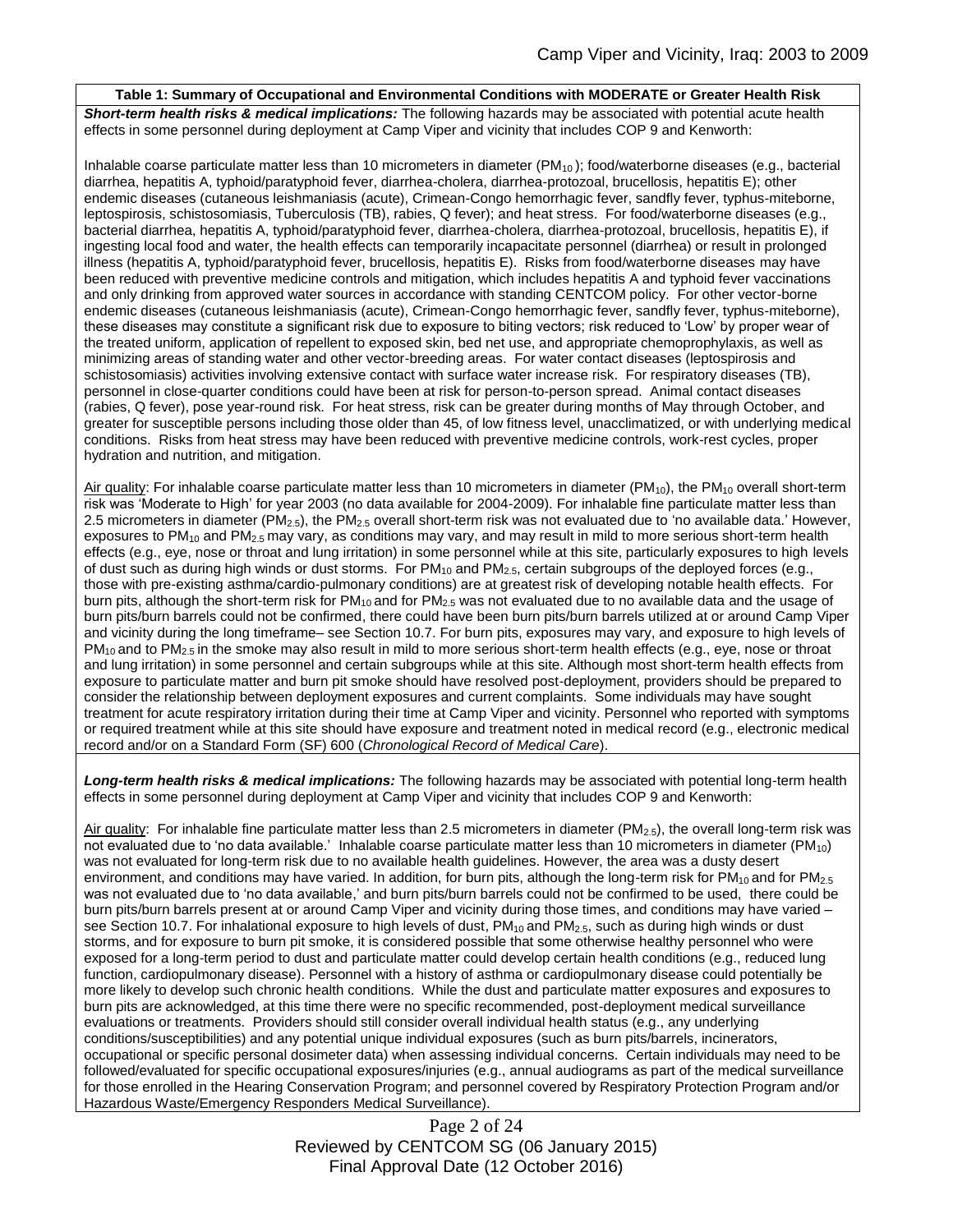# **Table 2. Population-Based Health Risk Estimates - Camp Viper and vicinity that includes COP 9 and Kenworth 1, 2**

| Source of<br><b>Identified Health</b><br>Risk <sup>3</sup>                      | Unmitigated Health Risk Estimate <sup>4</sup>                                                                                                                                                                                                                                                                                                                                                                                                                                                                                                                                                                                                                                                                                  | <b>Control Measures</b><br>Implemented                                                                                                                 | <b>Residual Health Risk Estimate<sup>4</sup></b>                                                                                                                                                                                                                                                                         |
|---------------------------------------------------------------------------------|--------------------------------------------------------------------------------------------------------------------------------------------------------------------------------------------------------------------------------------------------------------------------------------------------------------------------------------------------------------------------------------------------------------------------------------------------------------------------------------------------------------------------------------------------------------------------------------------------------------------------------------------------------------------------------------------------------------------------------|--------------------------------------------------------------------------------------------------------------------------------------------------------|--------------------------------------------------------------------------------------------------------------------------------------------------------------------------------------------------------------------------------------------------------------------------------------------------------------------------|
| <b>AIR</b>                                                                      |                                                                                                                                                                                                                                                                                                                                                                                                                                                                                                                                                                                                                                                                                                                                |                                                                                                                                                        |                                                                                                                                                                                                                                                                                                                          |
| Particulate<br>matter less than<br>10 micrometers<br>in diameter<br>$(PM_{10})$ | No data available for 2004-2009<br>Short-term: Moderate to High for 2003.<br>For the high level, most, if not all<br>personnel, will experience very notable<br>eye, nose, and throat irritation and<br>respiratory effects. Visual acuity is<br>impaired. Those with history of asthma<br>or cardiopulmonary disease will<br>experience more severe symptoms.<br>Conditions may also result in adverse,<br>non-health related material/logistic<br>impact.<br>For the moderate level, majority of<br>personnel will experience notable eye,<br>nose, and throat irritation and<br>respiratory effects. Those with pre-<br>existing asthma or cardiopulmonary<br>disease will be expected to experience<br>increased symptoms. | Limiting strenuous<br>physical activities when air<br>quality is especially poor;<br>and actions such as<br>closing tent flaps,<br>windows, and doors. | No data available for 2004-2009<br>Short-term: Low to Moderate, Daily<br>levels vary, acute health effects (e.g.,<br>upper respiratory tract irritation) more<br>pronounced during peak days. More<br>serious effects are possible in<br>susceptible persons (e.g., those with<br>asthma/existing respiratory diseases). |
|                                                                                 | Long-term: No health guidelines                                                                                                                                                                                                                                                                                                                                                                                                                                                                                                                                                                                                                                                                                                |                                                                                                                                                        | Long-term: No health guidelines                                                                                                                                                                                                                                                                                          |
| Particulate<br>matter less than<br>2.5 micrometers                              | Short-term: No data available                                                                                                                                                                                                                                                                                                                                                                                                                                                                                                                                                                                                                                                                                                  | Limiting strenuous<br>physical activities when air<br>quality is especially poor;                                                                      | Short-term: No data available                                                                                                                                                                                                                                                                                            |
| in diameter<br>$(PM_{2.5})$                                                     | Long-term: No data available                                                                                                                                                                                                                                                                                                                                                                                                                                                                                                                                                                                                                                                                                                   | and actions such as<br>closing tent flaps,<br>windows, and doors.                                                                                      | Long-term: No data available                                                                                                                                                                                                                                                                                             |
| Metals                                                                          | No data available for 2004-2009<br>Short-term: None identified for 2003<br>No data available for 2004-2009<br>Long-term: None identified for 2003                                                                                                                                                                                                                                                                                                                                                                                                                                                                                                                                                                              |                                                                                                                                                        | No data available for 2004-2009<br>Short-term: None identified for 2003<br>No data available for 2004-2009<br>Long-term: None identified for 2003                                                                                                                                                                        |
| Volatile Organic<br>Compounds                                                   | Short-term: No data available<br>Long-term: No data available                                                                                                                                                                                                                                                                                                                                                                                                                                                                                                                                                                                                                                                                  |                                                                                                                                                        | Short-term: No data available<br>Long-term: No data available                                                                                                                                                                                                                                                            |
| (VOC)<br><b>SOIL</b>                                                            |                                                                                                                                                                                                                                                                                                                                                                                                                                                                                                                                                                                                                                                                                                                                |                                                                                                                                                        |                                                                                                                                                                                                                                                                                                                          |
| Metals                                                                          | Short-term: Not an identified source of<br>health risk.<br>No data available for 2004, 2006-2008<br>Long-term: none identified for 2003,<br>2005, and 2009                                                                                                                                                                                                                                                                                                                                                                                                                                                                                                                                                                     |                                                                                                                                                        | Short-term: Not an identified source of<br>health risk.<br>No data available for 2004, 2006-2008<br>Long-term: none identified for 2003,<br>2005, and 2009                                                                                                                                                               |
| Organic<br>Compounds                                                            | Short-term: Not an identified source of<br>health risk.<br>No data available for 2004, 2006-2008<br>Long-term: none identified for 2003,<br>2005, and 2009                                                                                                                                                                                                                                                                                                                                                                                                                                                                                                                                                                     |                                                                                                                                                        | Short-term: Not an identified source of<br>health risk.<br>No data available for 2004, 2006-2008<br>Long-term: none identified for 2003,<br>2005, and 2009                                                                                                                                                               |
| Inorganic<br>Compounds                                                          | Short-term: Not an identified source of<br>health risk.<br>No data available for 2004, 2006-2008<br>Long-term: none identified for 2003,<br>2005, and 2009                                                                                                                                                                                                                                                                                                                                                                                                                                                                                                                                                                     |                                                                                                                                                        | Short-term: Not an identified source of<br>health risk.<br>No data available for 2004, 2006-2008<br>Long-term: none identified for 2003,<br>2005, and 2009                                                                                                                                                               |
| Water                                                                           |                                                                                                                                                                                                                                                                                                                                                                                                                                                                                                                                                                                                                                                                                                                                |                                                                                                                                                        |                                                                                                                                                                                                                                                                                                                          |
| <b>Consumed Water</b><br>(Water Used for<br>Drinking)                           | Short-term: No data available<br>Long-term: No data available                                                                                                                                                                                                                                                                                                                                                                                                                                                                                                                                                                                                                                                                  | U.S. Army Public Health<br>Command (USAPHC)<br>former U.S. Army<br>Veterinary Command                                                                  | Short-term: No data available<br>Long-term: No data available                                                                                                                                                                                                                                                            |

Page 3 of 24 Reviewed by CENTCOM SG (06 January 2015) Final Approval Date (12 October 2016)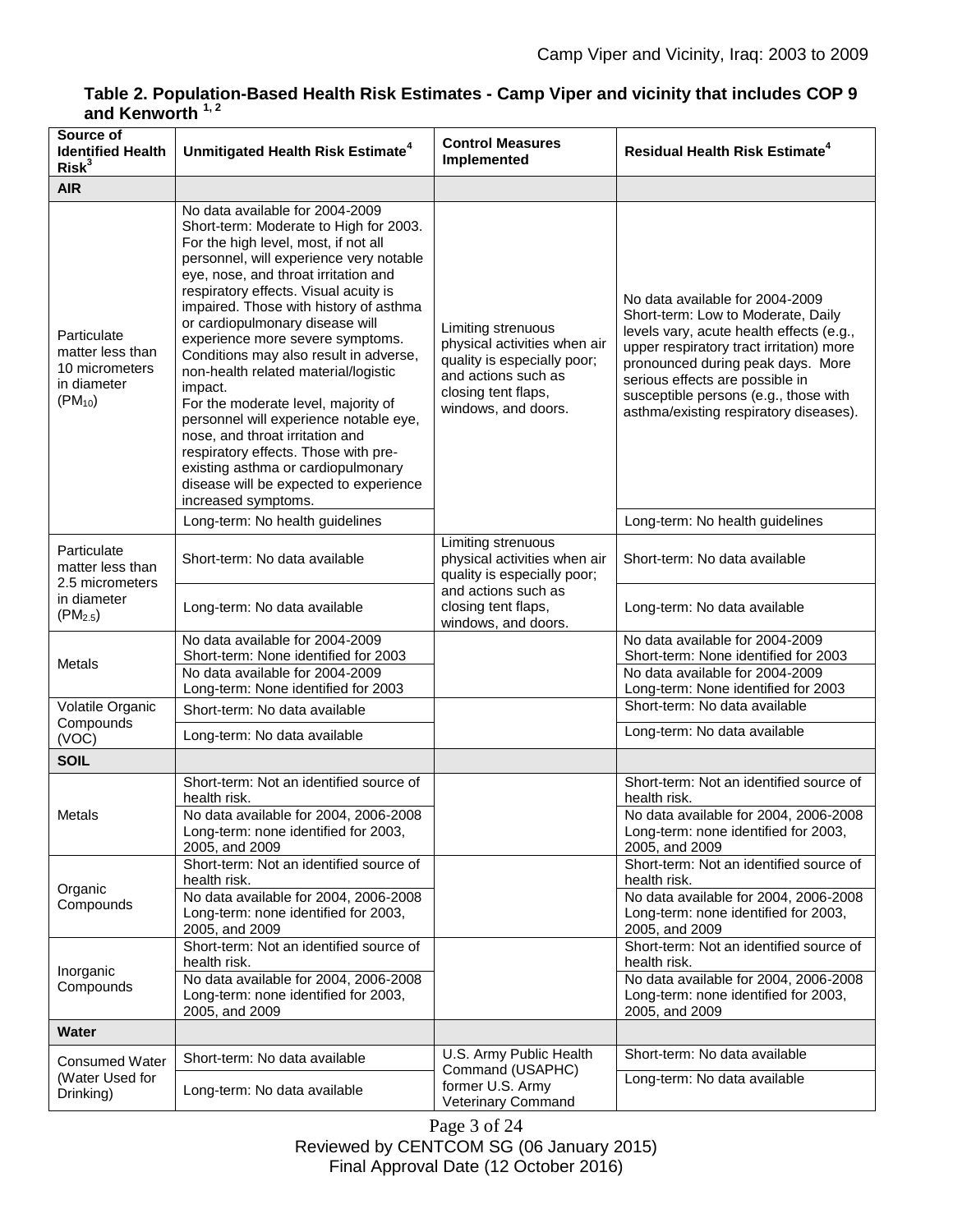| Source of<br><b>Identified Health</b><br>Risk <sup>3</sup>       | Unmitigated Health Risk Estimate <sup>4</sup>                                                                                                                                                                                                                                                                                                                                           | <b>Control Measures</b><br>Implemented                                                                                                                                                                                                                                                                                                                                                    | <b>Residual Health Risk Estimate<sup>4</sup></b>                                    |
|------------------------------------------------------------------|-----------------------------------------------------------------------------------------------------------------------------------------------------------------------------------------------------------------------------------------------------------------------------------------------------------------------------------------------------------------------------------------|-------------------------------------------------------------------------------------------------------------------------------------------------------------------------------------------------------------------------------------------------------------------------------------------------------------------------------------------------------------------------------------------|-------------------------------------------------------------------------------------|
|                                                                  |                                                                                                                                                                                                                                                                                                                                                                                         | (VETCOM) approved<br>bottled water and potable<br>water only from approved<br>water sources                                                                                                                                                                                                                                                                                               |                                                                                     |
| Water for Other<br>Purposes (Non-<br>Drinking)                   | No data available for 2004-2008<br>Short-term: none identified for 2003<br>and 2009                                                                                                                                                                                                                                                                                                     | Water treated in<br>accordance with<br>standards applicable to its<br>intended use                                                                                                                                                                                                                                                                                                        | No data available for 2004-2008<br>Short-term: none identified for 2003<br>and 2009 |
|                                                                  | No data available for 2004-2008<br>Long-term: none identified for 2003<br>and 2009                                                                                                                                                                                                                                                                                                      |                                                                                                                                                                                                                                                                                                                                                                                           | No data available for 2004-2008<br>Long-term: none identified for 2003<br>and 2009  |
| <b>ENDEMIC</b><br><b>DISEASE</b>                                 |                                                                                                                                                                                                                                                                                                                                                                                         |                                                                                                                                                                                                                                                                                                                                                                                           |                                                                                     |
| Food<br>borne/Waterborne<br>(e.g., diarrhea-<br>bacteriological) | Short-term: Variable: High (bacterial<br>diarrhea, hepatitis A, typhoid fever) to<br>Moderate (diarrhea-cholera, diarrhea-<br>protozoal, brucellosis, hepatitis E). If<br>local food/water were consumed, the<br>health effects can temporarily<br>incapacitate personnel (diarrhea) or<br>result in prolonged illness (Hepatitis A,<br>Typhoid fever, Brucellosis, Hepatitis<br>$E$ ). | Preventive measures<br>include Hepatitis A and<br>Typhoid fever vaccination<br>and consumption of food<br>and water only from<br>approved sources.                                                                                                                                                                                                                                        | Short-term: Low to none                                                             |
|                                                                  | Long-term: none identified                                                                                                                                                                                                                                                                                                                                                              |                                                                                                                                                                                                                                                                                                                                                                                           | Long-term: No data available                                                        |
| Arthropod Vector<br><b>Borne</b>                                 | Short-term: Variable, Moderate for<br>leishmaniasis-cutaneous, Crimean-<br>Congo hemorrhagic fever, sandfly<br>fever and typhus-miteborne; Low for<br>West Nile fever, and Plague.                                                                                                                                                                                                      | Preventive measures<br>include proper wear of<br>treated uniform,<br>application of repellent to<br>exposed skin, and bed net<br>use, minimizing areas of<br>standing water and<br>appropriate<br>chemoprophylaxis.                                                                                                                                                                       | Short-term: Low                                                                     |
|                                                                  | Long-term: Low (Leishmaniasis-<br>visceral infection)                                                                                                                                                                                                                                                                                                                                   |                                                                                                                                                                                                                                                                                                                                                                                           | Long-term: No data available                                                        |
| Water-Contact                                                    | Short-term: Moderate for leptospirosis<br>and schistosomiasis.                                                                                                                                                                                                                                                                                                                          | Recreational swimming in<br>surface waters not likely in<br>this area during the time<br>period.                                                                                                                                                                                                                                                                                          | Short-term: Moderate for leptospirosis<br>and schistosomiasis.                      |
| (e.g. wading,<br>swimming)                                       | Long-term: No data available                                                                                                                                                                                                                                                                                                                                                            |                                                                                                                                                                                                                                                                                                                                                                                           | Long-term: No data available                                                        |
| Respiratory                                                      | Short-term: Variable; Moderate for<br>tuberculosis (TB) to Low for<br>meningococcal meningitis.                                                                                                                                                                                                                                                                                         | Providing adequate living<br>and work space; medical<br>screening; vaccination                                                                                                                                                                                                                                                                                                            | Short-term: Low                                                                     |
|                                                                  | Long-term: No data available                                                                                                                                                                                                                                                                                                                                                            |                                                                                                                                                                                                                                                                                                                                                                                           | Long-term: No data available                                                        |
| <b>Animal Contact</b>                                            | Short-term: Variable; Moderate for<br>rabies and Q-fever, and Low for<br>Anthrax and H5N1 avian influenza.                                                                                                                                                                                                                                                                              | Prohibiting contact with,<br>adoption, or feeding of<br>feral animals IAW U.S.<br><b>Central Command</b><br>(CENTCOM) General<br>Order (GO) 1B. Risks are<br>further reduced in the<br>event of assessed contact<br>by prompt post-exposure<br>rabies prophylaxis IAW<br>The Center for Disease<br>Control's (CDC) Advisory<br>Committee on<br><b>Immunization Practices</b><br>guidance. | Short-term: No data available                                                       |
|                                                                  | Long-term: Low (Rabies)                                                                                                                                                                                                                                                                                                                                                                 |                                                                                                                                                                                                                                                                                                                                                                                           | Long-term: No data available                                                        |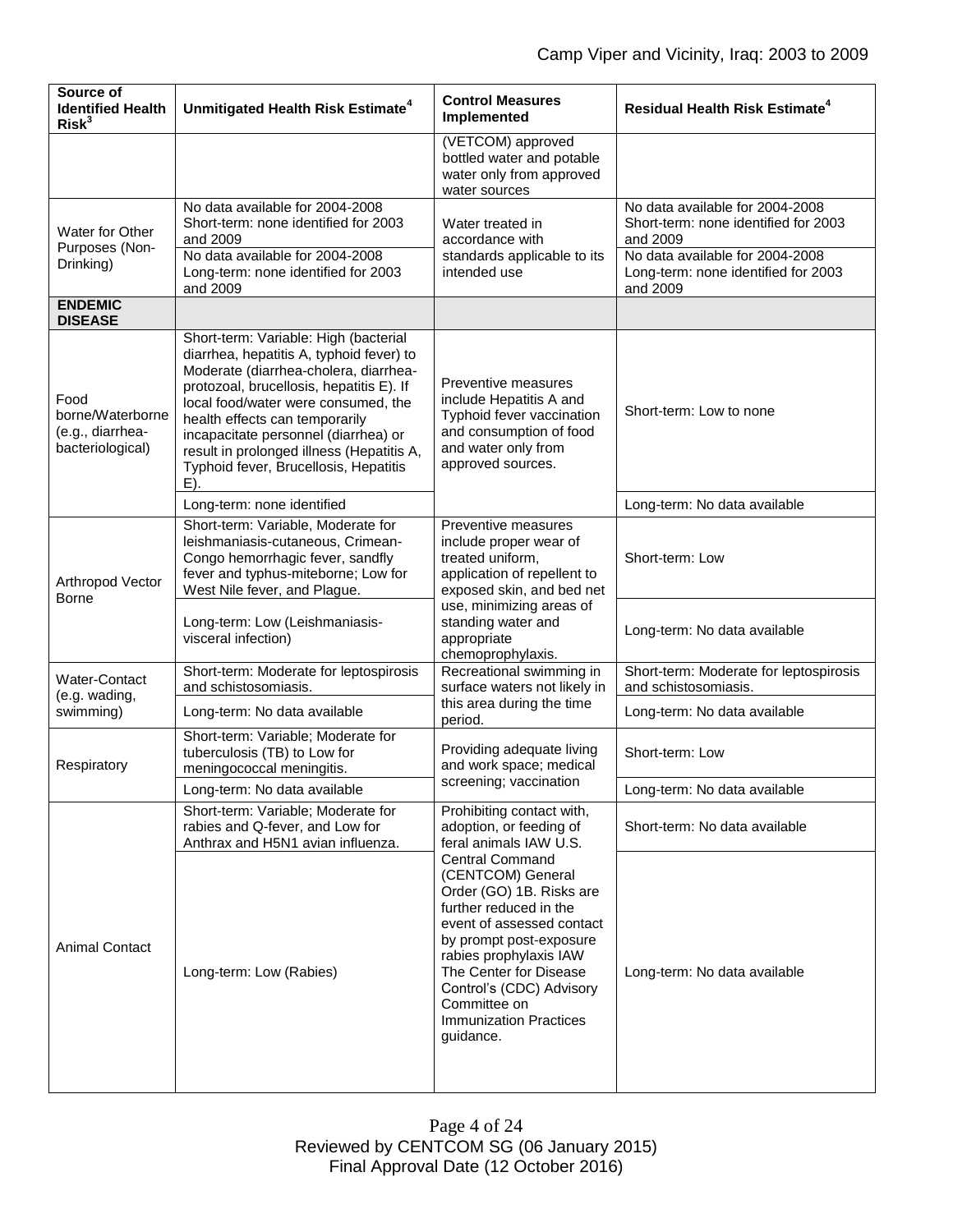| Source of<br><b>Identified Health</b><br>Risk <sup>3</sup> | Unmitigated Health Risk Estimate <sup>4</sup>                                                                                                                                                                                                     | <b>Control Measures</b><br>Implemented                                                                                                                                                                                                                                                                                                                                                | <b>Residual Health Risk Estimate<sup>4</sup></b>                                                                                                                                                                                                 |
|------------------------------------------------------------|---------------------------------------------------------------------------------------------------------------------------------------------------------------------------------------------------------------------------------------------------|---------------------------------------------------------------------------------------------------------------------------------------------------------------------------------------------------------------------------------------------------------------------------------------------------------------------------------------------------------------------------------------|--------------------------------------------------------------------------------------------------------------------------------------------------------------------------------------------------------------------------------------------------|
| <b>VENOMOUS</b><br><b>ANIMAL/</b><br><b>INSECTS</b>        |                                                                                                                                                                                                                                                   |                                                                                                                                                                                                                                                                                                                                                                                       |                                                                                                                                                                                                                                                  |
| Snakes,<br>scorpions, and<br>spiders                       | Short-term: Low; If encountered,<br>effects of venom vary with species<br>from mild localized swelling (e.g.<br>Scorpiops maurus) to potentially lethal<br>effects (e.g. Vipera albicornuta).                                                     | Risk reduced by avoiding<br>contact, proper wear of<br>uniform (especially<br>footwear), and proper and<br>timely treatment.                                                                                                                                                                                                                                                          | Short-term: Low; If encountered,<br>effects of venom vary with species<br>from mild localized swelling (e.g.<br>Scorpiops maurus) to potentially lethal<br>effects (e.g. Vipera albicornuta).                                                    |
|                                                            | Long-term: No data available                                                                                                                                                                                                                      |                                                                                                                                                                                                                                                                                                                                                                                       | Long-term: No data available                                                                                                                                                                                                                     |
| <b>HEAT/COLD</b><br><b>STRESS</b>                          |                                                                                                                                                                                                                                                   |                                                                                                                                                                                                                                                                                                                                                                                       |                                                                                                                                                                                                                                                  |
| Heat                                                       | Short-term: Variable; Risk of heat<br>injury is Extremely High from June to<br>September, High in May, Moderate in<br>October, and Low for all other months.                                                                                      | Work-rest cycles, proper<br>hydration and nutrition,<br>and Wet Bulb Globe<br>Temperature (WBGT)<br>monitoring.                                                                                                                                                                                                                                                                       | Short-term: Variable; Risk of heat<br>injury in unacclimatized or susceptible<br>personnel is High from June to<br>September, Moderate in May, and Low<br>for all other months.                                                                  |
|                                                            | Long-term: Low, The long-term risk<br>was Low. However, the risk may be<br>greater to certain susceptible persons-<br>those older (i.e., greater than 45<br>years), in lesser physical shape, or<br>with underlying medical/health<br>conditions. |                                                                                                                                                                                                                                                                                                                                                                                       | Long-term: Low, The long-term risk is<br>Low. However, the risk may be<br>greater to certain susceptible persons-<br>those older (i.e., greater than 45<br>years), in lesser physical shape, or<br>with underlying medical/health<br>conditions. |
| Cold                                                       | Short-term: Low risk of cold<br>stress/injury.                                                                                                                                                                                                    | Risks from cold stress<br>reduced with protective                                                                                                                                                                                                                                                                                                                                     | Short-term: Low risk of cold<br>stress/injury.                                                                                                                                                                                                   |
|                                                            | Long-term: Low; Long-term health<br>implications from cold injuries are rare<br>but can occur, especially from more<br>serious injuries such as frost bite.                                                                                       | measures such as use of<br>the buddy system, limiting<br>exposure during cold<br>weather, proper hydration<br>and nutrition, and proper<br>wear of issued protective<br>clothing.                                                                                                                                                                                                     | Long-term: Low; Long-term health<br>implications from cold injuries are rare<br>but can occur, especially from more<br>serious injuries such as frost bite.                                                                                      |
| <b>Unique</b><br>Incidents/<br>Concerns                    |                                                                                                                                                                                                                                                   |                                                                                                                                                                                                                                                                                                                                                                                       |                                                                                                                                                                                                                                                  |
| <b>Burn Pits</b>                                           | Short-term: No data available                                                                                                                                                                                                                     | Risks reduced by limiting<br>strenuous physical<br>activities when air quality<br>was especially poor; and<br>action such as closing tent<br>flaps, windows, and doors.<br>Other control measures<br>included locating burn pits<br>downwind of prevailing<br>winds, increased distance<br>from troop populations,<br>and improved waste<br>segregation and<br>management techniques. | Short-term: No data available                                                                                                                                                                                                                    |
|                                                            | Long-term: No data available                                                                                                                                                                                                                      |                                                                                                                                                                                                                                                                                                                                                                                       | Long-term: No data available                                                                                                                                                                                                                     |

<sup>1</sup>This Summary Table provides a qualitative estimate of population-based short- and long-term health risks associated with the occupational environment conditions at Camp Viper and vicinity that includes COP 9 and Kenworth. It does not represent an individual exposure profile. Actual individual exposures and health effects depend on many variables. For example, while a chemical may have been present in the environment, if a person did not inhale, ingest, or contact a specific dose of the chemical for adequate duration and frequency, then there may have been no health risk. Alternatively, a person at a specific location may have experienced a unique exposure which could result in a significant individual exposure. Any such person seeking medical care should have their specific exposure documented in an SF600.

2 This assessment is based on specific environmental sampling data and reports obtained from March 2003 through April 2009. Sampling locations were assumed to be representative of exposure points for the camp population but may not reflect all the fluctuations in environmental quality or capture unique exposure incidents.

> Page 5 of 24 Reviewed by CENTCOM SG (06 January 2015) Final Approval Date (12 October 2016)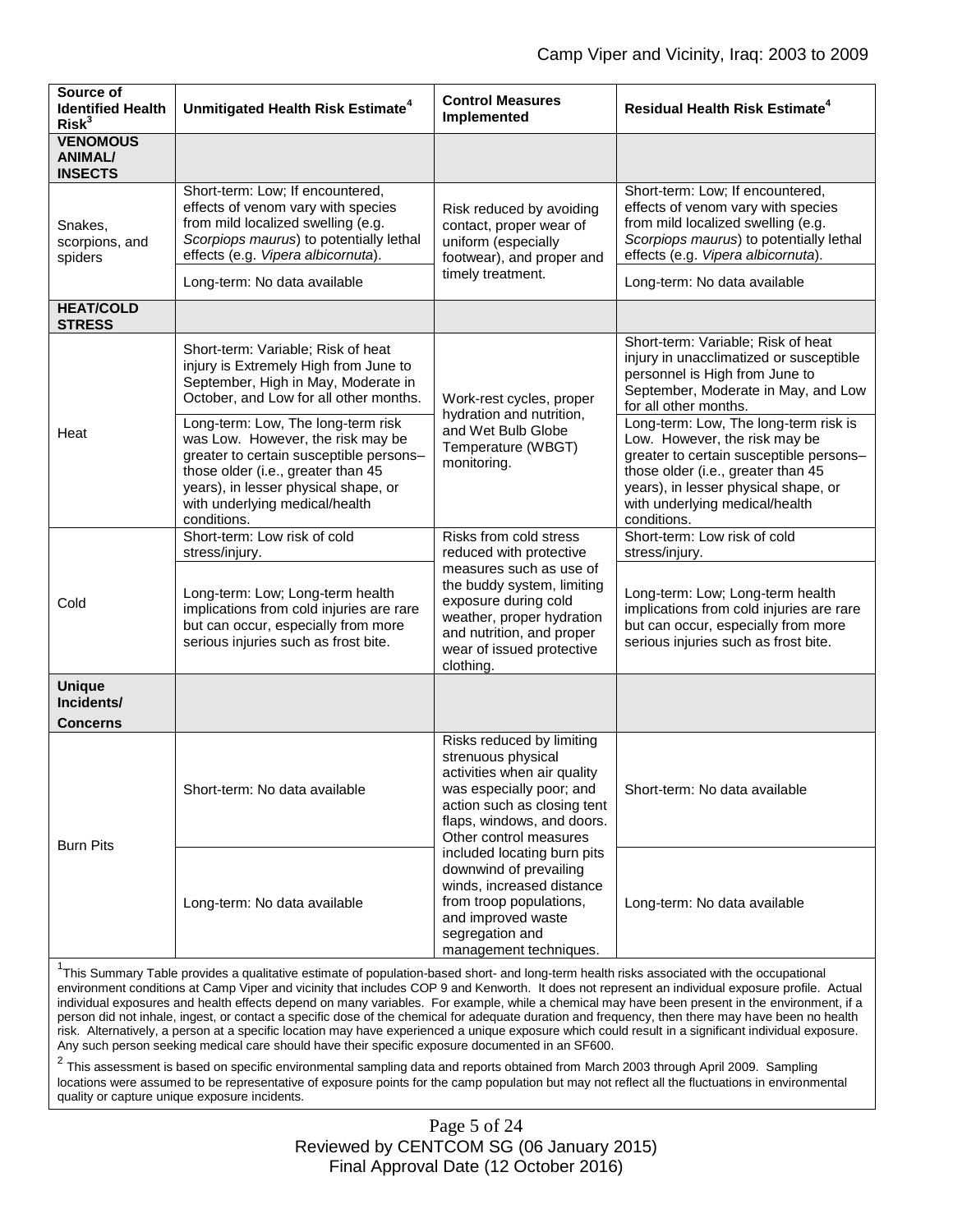| <b>Source of</b><br><b>Identified Health</b><br>Risk <sup>3</sup> | ∣ Unmitigated Health Risk Estimate <sup>+</sup> | <b>Control Measures</b><br><b>Implemented</b> | <b>Residual Health Risk Estimate<sup>4</sup></b> |
|-------------------------------------------------------------------|-------------------------------------------------|-----------------------------------------------|--------------------------------------------------|
|                                                                   |                                                 |                                               |                                                  |

3 This Summary Table is organized by major categories of identified sources of health risk. It only lists those sub-categories specifically identified and addressed at Camp Viper and vicinity. The health risks are presented as Low, Moderate, High or Extremely High for both acute and chronic health effects. The health risk level is based on an assessment of both the potential severity of the health effects that could be caused and probability of the exposure that would produce such health effects. Details can be obtained from the USAPHC/ Army Institute of Public Health AIPH. Where applicable, "None Identified" is used when though a potential exposure is identified, and no health risks of either a specific acute or chronic health effects are determined. More detailed descriptions of OEH exposures that are evaluated but determined to pose no health risk are discussed in the following sections of this report.

<sup>4</sup>Health risks in this Summary Table are based on quantitative surveillance thresholds (e.g. endemic disease rates; host/vector/pathogen surveillance) or screening levels, e.g. Military Exposure Guidelines (MEGs) for chemicals*.* Some previous assessment reports may provide slightly inconsistent health risk estimates because quantitative criteria such as MEGs may have changed since the samples were originally evaluated and/or because this assessment makes use of all historic site data while previous reports may have only been based on a select few samples.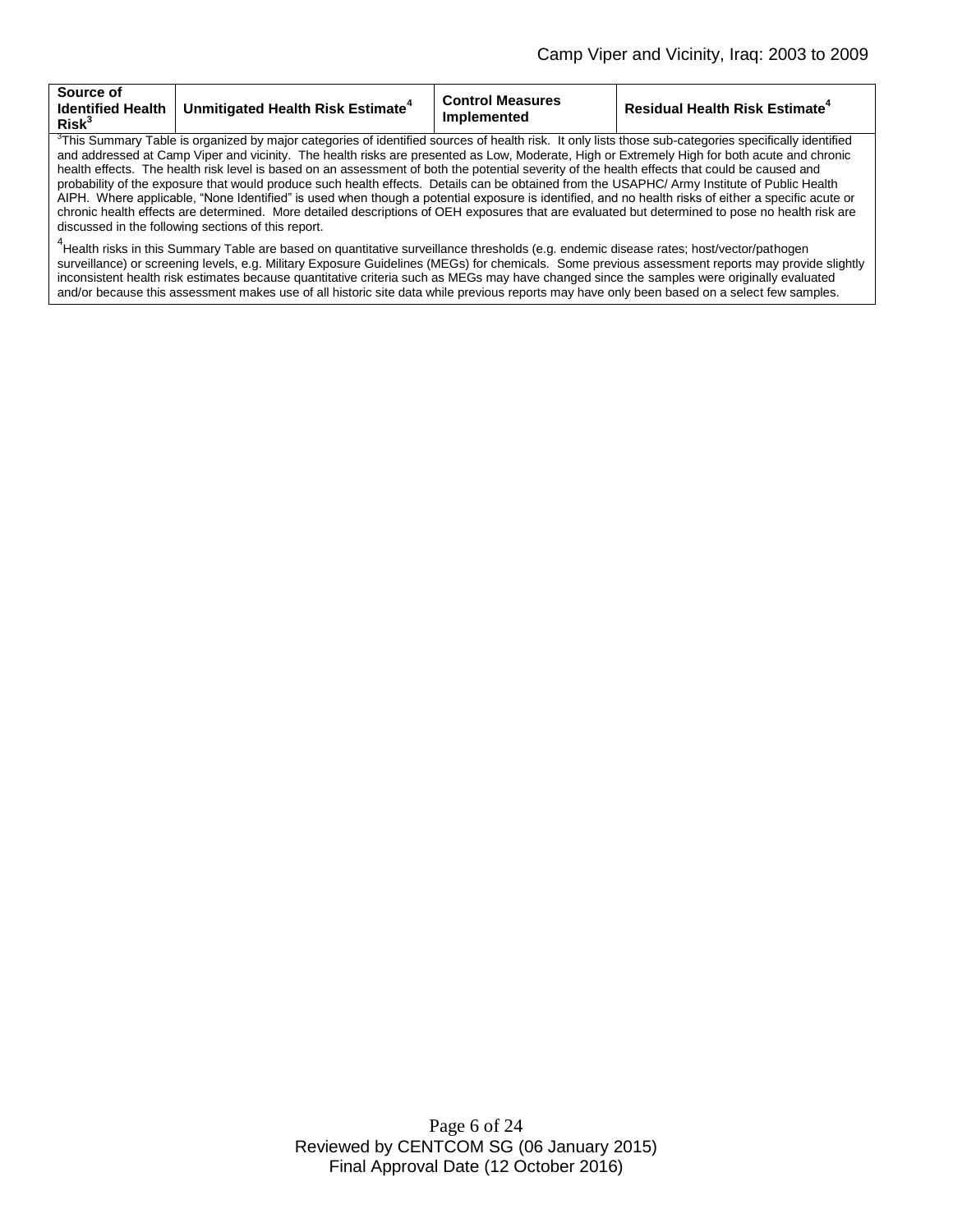## **1 Discussion of Health Risks at Camp Viper and vicinity, Iraq by Source**

The following sections provide additional information about the OEH conditions summarized above. All risk assessments were performed using the methodology described in the U.S. Army Public Health Command Technical Guide 230, *Environmental Health Risk Assessment and Chemical Exposure Guidelines for Deployed Military Personnel* (USAPHC TG 230, Reference 9). All OEH risk estimates represent residual risk after accounting for preventive controls in place. Occupational exposures and exposures to endemic diseases are greatly reduced by preventive measures. For environmental exposures related to airborne dust, there are limited preventive measures available, and available measures have little efficacy in reducing exposure to ambient conditions.

## **2 Air**

### 2.1 Site-Specific Sources Identified

Camp viper was situated in a dusty semi-arid desert environment. Inhalational exposure to high levels of dust and particulate matter, such as during high winds or dust storms, may result in mild to more serious short-term health effects (e.g., eye, nose or throat and lung irritation) in some personnel. Additionally, certain subgroups of the deployed forces (e.g., those with pre-existing asthma/cardio pulmonary conditions) are at greatest risk of developing notable health effects.

### 2.2 Particulate matter

Particulate matter (PM) is a complex mixture of extremely small particles suspended in the air. The PM includes solid particles and liquid droplets emitted directly into the air by sources such as: power plants, motor vehicles, aircraft, generators, construction activities, fires, and natural windblown dust. The PM can include sand, soil, metals, volatile organic compounds (VOC), allergens, and other compounds such as nitrates or sulfates that are formed by condensation or transformation of combustion exhaust. The PM composition and particle size vary considerably depending on the source. Generally, PM of health concern is divided into two fractions:  $PM_{10}$ , which includes coarse particles with a diameter of 10 micrometers or less, and fine particles less than 2.5 micron ( $PM<sub>2.5</sub>$ ), which can reach the deepest regions of the lungs when inhaled. Exposure to excessive PM is linked to a variety of potential health effects.

#### 2.3 Particulate matter, less than10 micrometers  $(PM_{10})$

## 2.3.1 Exposure Guidelines:

Short Term (24-hour) PM<sub>10</sub> (micrograms per cubic Long-term PM<sub>10</sub> MEG (µg/m<sup>3</sup>): meter, μg/m<sup>3</sup>):

- 
- $\bullet$  Marginal MEG = 420
- Critical MEG = 600
- 
- Negligible  $MEG = 250$   $\bullet$  Not defined and not available.

2.3.2 Sample data/Notes:

In 2003: A total of 40 PM<sub>10</sub> air samples were collected at Camp Viper using Mini-Vol technology in April 2003. Among the 40 samples, 28 air samples were considered valid. In any other month of 2003, no valid PM<sub>10</sub> air samples were collected at Camp Viper. The range of 24-hour PM<sub>10</sub> concentrations was 86 μg/m $^3$  – 950 μg/m $^3$  with an average concentration of 495 μg/m $^3$ . No valid PM<sub>10</sub> air samples were collected at COP 9 and Kenworth in 2003.

> Page 7 of 24 Reviewed by CENTCOM SG (06 January 2015) Final Approval Date (12 October 2016)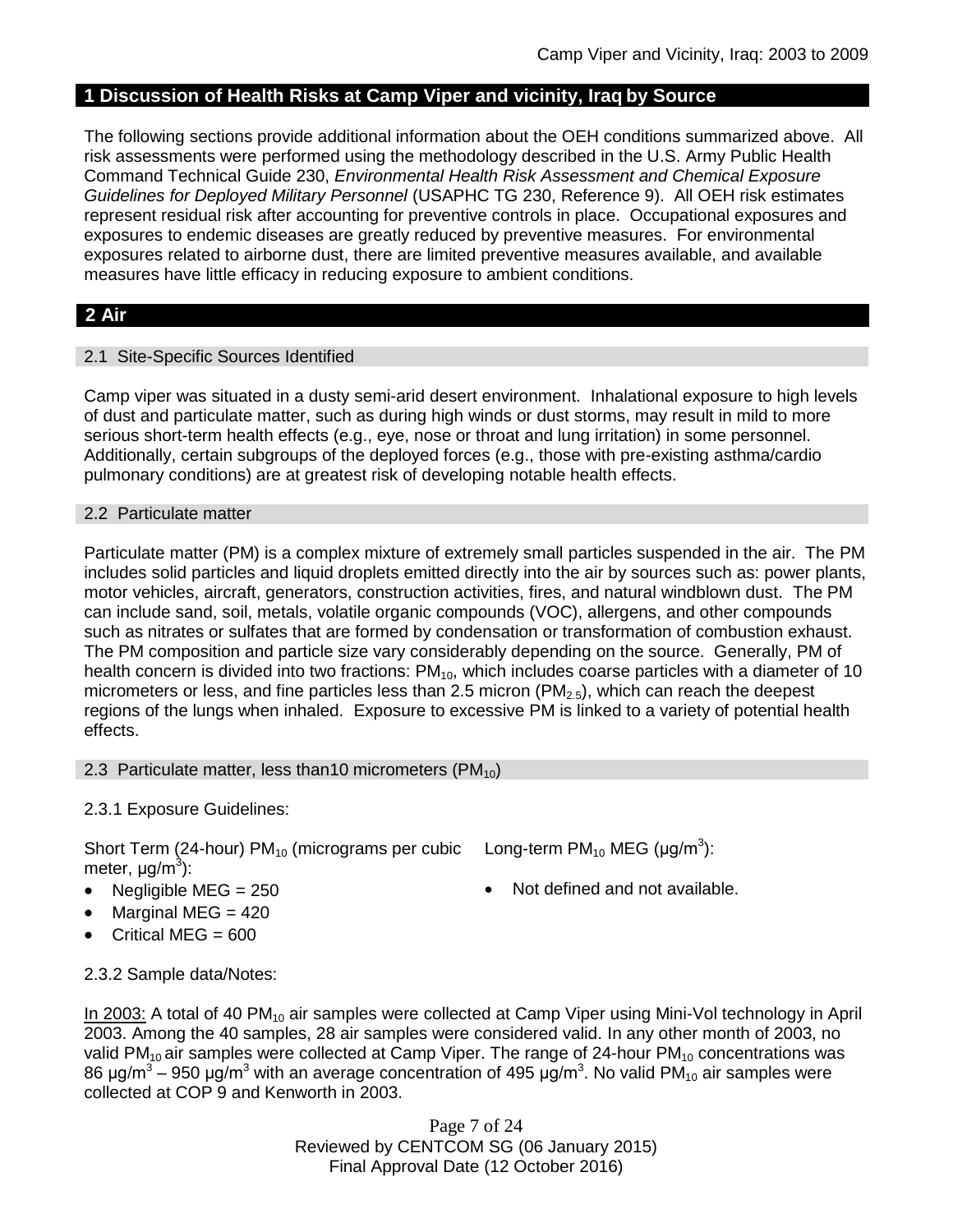From 2004 to 2009: No valid  $PM_{10}$  air samples were collected at Camp Viper and vicinity during the time period.

## 2.3.3 Short-term health risks:

**Moderate to High for 2003:** The short-term PM<sub>10</sub> health risk assessment is Moderate to High based on average and peak  $PM_{10}$  sample concentrations, and the likelihood of exposure at these hazard severity levels. A Moderate health risk assessment is expected to have degraded mission capability in terms of the required mission stand and result in reduced mission capability if hazards occur during the mission. A High health risk assessment is expected to have significant degradation of mission capabilities in terms of the required mission standard, inability to accomplish all parts of the mission, or inability to complete the mission to standard if hazards occur during the mission (Reference 9, Table 3-2). Daily average health risk levels for  $PM_{10}$  show no hazard for 18%, low health risk for 25%, moderate health risk for 25%, and high health risk for 32% of the time. Confidence in the short-term  $PM_{10}$  health risk assessment is low (Reference 9, Table 3-6).

The hazard severity for average  $PM_{10}$  concentrations in samples was marginal. The results indicate that a majority of personnel will experience notable eye, nose, and throat irritation and some respiratory effects. Some lost-duty days are expected. Significant aerobic activity will increase risk. Those with history of asthma or cardiopulmonary disease are expected to experience increased symptoms (Reference 9, Table 3-10).

For the highest observed  $PM_{10}$  sample concentration, the hazard severity was critical. During peak exposures at the critical hazard severity level, most, if not all personnel, will experience very notable eye, nose, and throat irritation and respiratory effects. Visual acuity is impaired, as is overall aerobic capability. Some personnel will not be able to perform assigned duties. Some lost-duty days are expected. Those with history of asthma or cardiopulmonary disease will experience more severe symptoms. Conditions may also result in adverse, non-health related material/logistic impact (Reference 9, Table 3-10).

## **None evaluated for years from 2004 to 2009 due to a lack of sampling data.**

2.3.4 Long-term health risk:

**Not Evaluated-no available health guidelines**. The U. S. Environmental Protection Agency (EPA) has retracted its long-term standard (national ambient air quality standards, NAAQS) for  $PM_{10}$  due to an inability to clearly link chronic health effects with chronic  $PM_{10}$  exposure levels.

## 2.4 Particulate Matter, less than 2.5 micrometers (PM $_{2.5}$ )

## 2.4.1 Exposure Guidelines:

Short Term (24-hour)  $PM<sub>2.5</sub>$  (µg/m<sup>3</sup>):

- Negligible MEG = 65 Negligible MEG = 15
- Marginal MEG =  $250$   $\bullet$  Marginal MEG =  $65$ .
- $\bullet$  Critical MEG = 500

):  $\blacksquare$  Long-term (1year) PM<sub>2.5</sub> MEGs (µg/m<sup>3</sup>):

- 
- 

2.4.2 Sample data/Notes:

No valid PM<sub>2.5</sub> air samples were collected at Camp Viper and vicinity from 2003 to 2009.

Page 8 of 24 Reviewed by CENTCOM SG (06 January 2015) Final Approval Date (12 October 2016)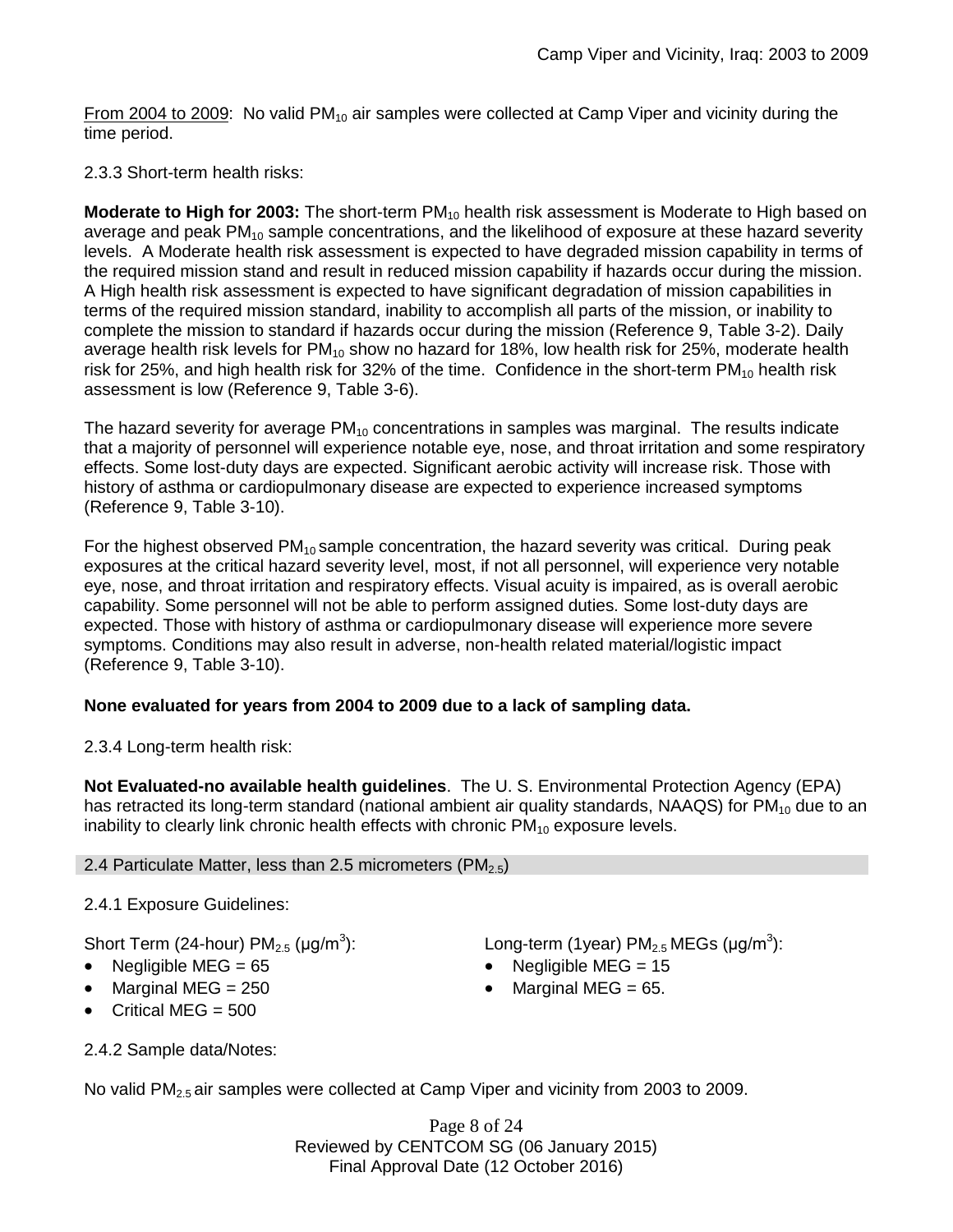2.4.3 Short-term and long-term health risks:

## **Not evaluated due to unavailable sample data from 2003 to 2009.**

#### 2.5 Airborne Metals

2.5.1 Sample data/Notes:

A total of 28 valid air  $PM_{10}$ samples were collected at Camp Viper in April 2003 and analyzed for metals. No valid air samples were collected elsewhere at any other times from 2003 to 2009.

2.5.2 Short-term and long-term health risks:

**None identified for 2003 based on available data.** All analyzed parameters were below respective short and long-term Negligible MEGs.

### **Not evaluated for the years from 2004 to 2009 due to the lack of sampling data.**

2.6 Volatile Organic Compounds (VOC)

2.6.1 Sample data/Notes:

No valid VOC air samples were collected at Camp Viper and vicinity from 2003 to 2009.

2.6.2 Short-term and long-term health risks:

#### **Not evaluated due to unavailable sample data**

## **3 Soil**

3.1 Site-Specific Sources Identified

#### 3.2 Sample data/Notes:

A total of 16 valid surface soil samples (n=13 at Camp Viper in 2003; n=2 at COP 9 in 2005; and n=1 at COP 9 in 2009) were collected to assess OEH health risk to deployed personnel from March 2003 through April 2009. The primary soil contamination exposure pathways are dermal contact and dust inhalation. Typical parameters analyzed for included Semi Volatile Organic Compounds (SVOCs), heavy metals, Polychlorinated biphenyls (PCBs), pesticides, herbicides. If the contaminant was known or suspected, other parameters may have been analyzed for (i.e., Total Petroleum Hydrocarbons (TPH) and Polycyclic aromatic Hydrocarbons (PAH) near fuel spills). The percent of the population exposed to soil and associated dust in the sampled areas was > 75% for 5 samples; 50 – 75% for 9 samples; and 25 <50% for 2 samples. For the risk assessment, personnel were assumed to remain at this location for 6 months to 1 year.

#### 3.3 *Short-term health risk:*

**Not an identified source of health risk**. Currently, sampling data for soil are not evaluated for short term (acute) health risks**.**

> Page 9 of 24 Reviewed by CENTCOM SG (06 January 2015) Final Approval Date (12 October 2016)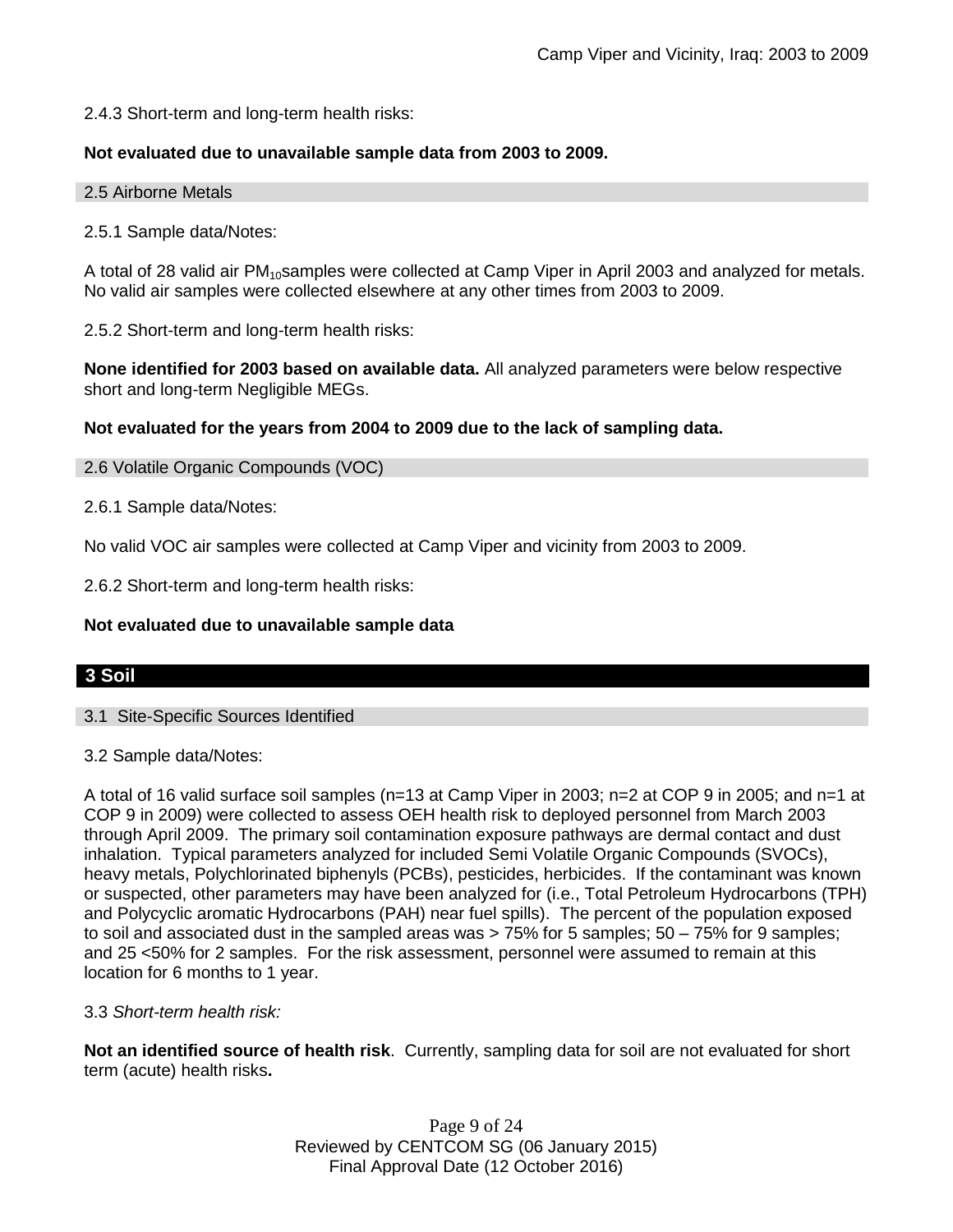#### 3.4 *Long-term health risk:*

**None identified for 2003, 2005, and 2009 based on available sample data.** No parameters exceeded 1-year Negligible MEGs.

### *Not e***valuated for 2004 and 2006-2008 due to the lack of sampling data.**

## **4 Water**

In order to assess the health risk to U.S. personnel from exposure to water in theater, the APHC identified the most probable exposure pathways. These are based on the administrative information provided on the field data sheets submitted with the samples taken over the time period being evaluated. Based on the information provided from the field at Camp Viper in 2003, all samples for untreated water samples were associated with source water for treatment and no exposure pathways were associated with those samples. Although there were no available field data for untreated water use at other COP 9 and Kenworth, it was assumed that the untreated water used at the two sublocations were collected for treatment purpose and that Soldiers had no direct contact with the untreated water at the above two sub-locations. Therefore, untreated samples are not assessed as potential health hazards. Unless stated particularly, it was also assumed that all U.S. personnel at Camp Viper and vicinity were directly exposed to Reverse Osmosis Water Purification Unit (ROWPU) treated and disinfected fresh bulk water, since this classification of water was primarily used for personal hygiene, showering, cooking, and for use at vehicle wash racks. Field data sheets indicate that bottled water is the only approved source of drinking water.

#### 4.1 Drinking Water: Bottled or Packaged Water

#### 4.1.1 Site-Specific Sources Identified

No specific brands of bottled water consumed at Camp Viper and vicinity were documented in the Defense Occupational and Environmental Health Readiness System (DOEHRS), or the Military Exposure Surveillance Library (MESL) from 2003 to 2009 time frame. The typical brands of bottled water consumed in military bases in Iraq included Nestle during the above time frame.

#### 4.1.2 Sample data/Notes:

To assess the potential for adverse health effects to troops, the following assumptions were made about dose and duration: A conservative (protective) assumption was that personnel routinely ingested 15 liters per day (L/day) of bottled water for up to 365 days (1-year). It was further assumed that control measures were not used. No valid bottled water samples were collected at Camp Viper and vicinity from 2003 to 2009.

#### 4.1.3 Short-term and long-term health risk:

#### **Not evaluated for years from 2003 to 2009 due to the lack of sampling data.**

#### 4.2 Non-Drinking Water: Disinfected

#### 4.2.1 Site-Specific Sources Identified

Although the primary route of exposure for most microorganisms is ingestion of contaminated water, dermal exposure to some microorganisms, chemicals, and biologicals may also cause adverse health

> Page 10 of 24 Reviewed by CENTCOM SG (06 January 2015) Final Approval Date (12 October 2016)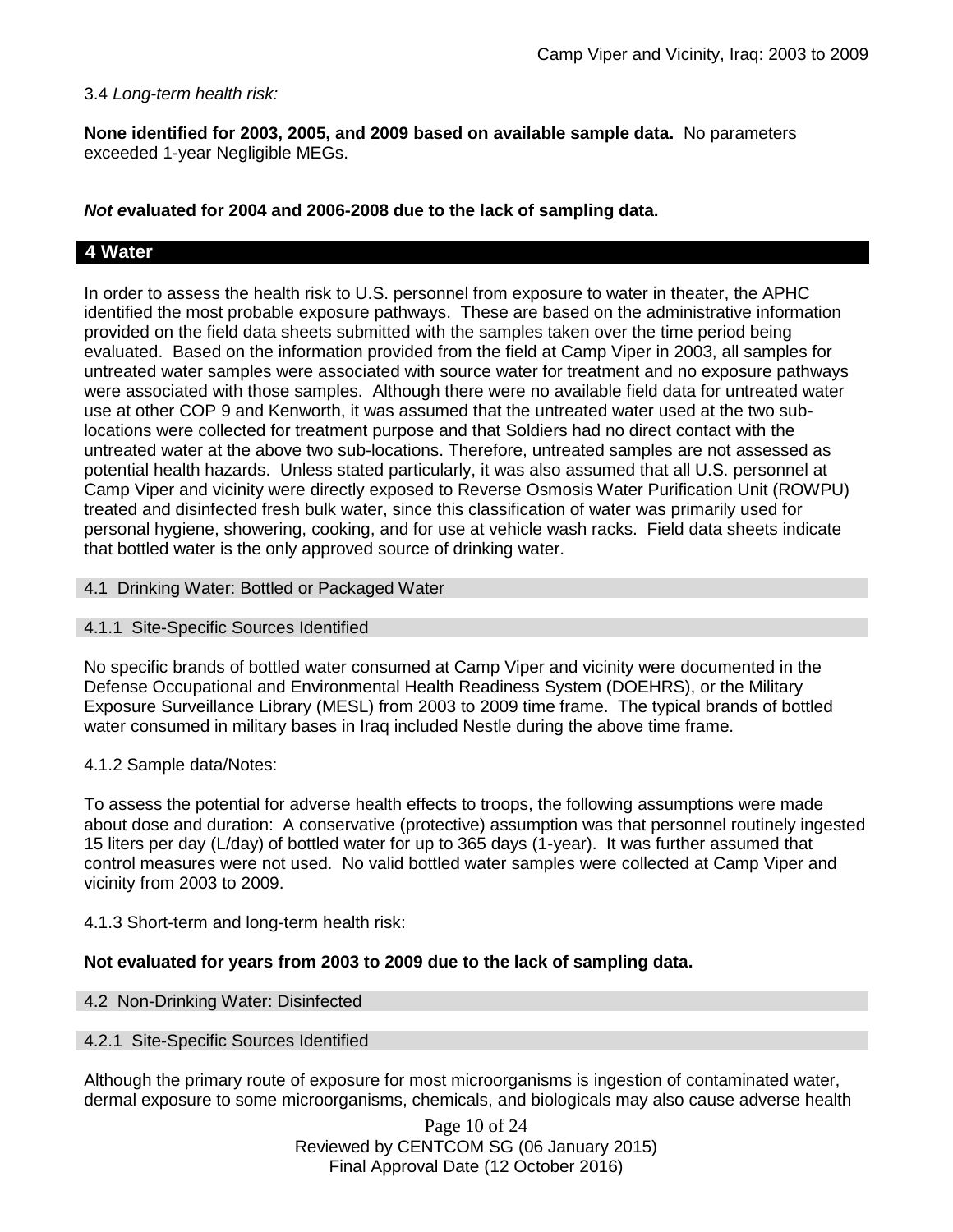effects. Complete exposure pathways would include drinking, brushing teeth, personal hygiene, cooking, providing medical and dental care using a contaminated water supply or during dermal contact at vehicle or aircraft wash racks.

#### 4.2.2 Sample data/Notes:

To assess the potential for adverse health effects to troops the following assumptions were made about dose and duration: All U.S. personnel at this location were expected to remain at this site for approximately 1 year. A conservative (protective) assumption is that personnel routinely consumed less than 5L/day of non-drinking water for up to 365 days (1-year). It is further assumed that control measures and/or personal protective equipment were not used. A total of five disinfected bulk water (Non-Drinking) samples were collected to evaluate health risk assessment from 2003 to 2009 with two samples at Camp Viper in 2003, two samples at Kenworth in 2003, and one sample at COP 9 in 2009. No chemicals were detected at levels above the short-term or long-term MEGs.

4.2.3 Short and long-term health risks:

**None identified for 2003 and 2009 based on available sample data.** 

**Not evaluated for years from 2004 to 2008 due to the lack of sampling data.**

## **5 Military Unique**

#### 5.1 Chemical Biological, Radiological Nuclear (CBRN) Weapons

No specific hazard sources were documented in the DOEHRS or MESL from March 2003 through April 2009 timeframe.

#### 5.2 Depleted Uranium (DU)

No specific hazard sources were documented in the DOEHRS or MESL from March 2003 through April 2009 timeframe.

#### 5.3 Ionizing Radiation

No specific hazard sources were documented in the DOEHRS or MESL from March 2003 through April 2009timeframe.

#### 5.4 Non-Ionizing Radiation

No specific hazard sources were documented in the DOEHRS or MESL from March 2003 through April 2009 timeframe.

## **6 Endemic Disease**

This document lists the endemic diseases reported in the region, its specific health risks and severity and general health information about the diseases. USCENTCOM MOD 11 (Reference 11) lists deployment requirements, to include immunizations and chemoprophylaxis, in effect during the timeframe of this POEMS.

## 6.1 Foodborne and Waterborne Diseases

Page 11 of 24 Reviewed by CENTCOM SG (06 January 2015) Final Approval Date (12 October 2016)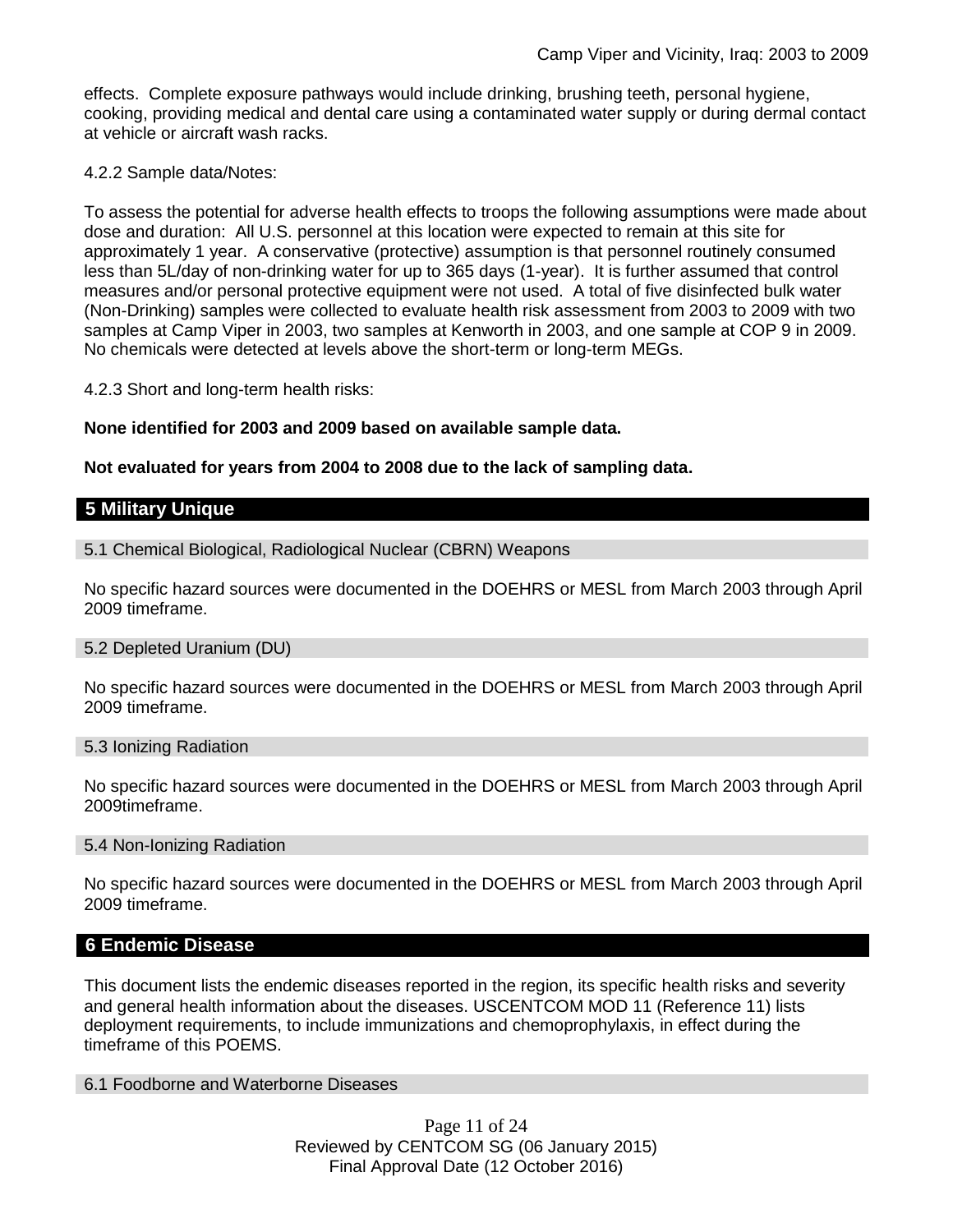Food borne and waterborne diseases in the area are transmitted through the consumption of local food and water. Local unapproved food and water sources (including ice) are heavily contaminated with pathogenic bacteria, parasites, and viruses to which most U.S. Service Members have little or no natural immunity. Effective host nation disease surveillance does not exist within the country. Only a small fraction of diseases are identified or reported in host nation personnel. Diarrheal diseases are expected to temporarily incapacitate a very high percentage of U.S. personnel within days if local food, water, or ice is consumed. Hepatitis A and typhoid fever infections typically cause prolonged illness in a smaller percentage of unvaccinated personnel. Vaccinations are required for DOD personnel and contractors. In addition, although not specifically assessed in this document, significant outbreaks of viral gastroenteritis (e.g., norovirus) and food poisoning (e.g., *Bacillus cereus*, *Clostridium perfringens*, *Staphylococcus*) may occur. Key disease risks are summarized below:

Mitigation strategies were in place and included consuming food and water from approved sources, vaccinations (when available), frequent hand washing and general sanitation practices.

## 6.1.1 Diarrheal diseases (bacteriological)

**High, mitigated to Low**: Diarrheal diseases are expected to temporarily incapacitate a very high percentage of personnel (potentially over 50% per month) within days if local food, water, or ice is consumed. Field conditions (including lack of hand washing and primitive sanitation) may facilitate person-to-person spread and epidemics. Typically mild disease treated in outpatient setting; recovery and return to duty in less than 72 hours with appropriate therapy. A small proportion of infections may require greater than 72 hours limited duty, or hospitalization.

6.1.2 Hepatitis A, typhoid/paratyphoid fever, and diarrhea-protozoal

**High, mitigated to Low**: Unmitigated health risk to U.S. personnel is high year round for hepatitis A and typhoid/paratyphoid fever, and Moderate for diarrhea-protozoal. Mitigation was in place to reduce the risks to low. Hepatitis A, typhoid/paratyphoid fever, and diarrhea-protozoal disease may cause prolonged illness in a small percentage of personnel (less than 1% per month). Although much rarer, other potential diseases in this area that are also considered a Moderate risk include: hepatitis E, diarrhea-cholera, and brucellosis.

## 6.1.3 *Short-term Health Risks:*

**Low**: The overall unmitigated short-term risk associated with food borne and waterborne diseases are considered High (bacterial diarrhea, hepatitis A, typhoid/paratyphoid fever) to Moderate (diarrheacholera, diarrhea-protozoal, brucellosis, and hepatitis E) if local food or water is consumed. Preventive Medicine measures reduced the risk to Low. Confidence in the health risk estimate was high.

## 6.1.4 *Long-term Health Risks:*

## **None identified based on available data.**

## 6.2 Arthropod Vector-Borne Diseases

During the warmer months, the climate and ecological habitat support populations of arthropod vectors, including mosquitoes, ticks, mites, and sandflies. Significant disease transmission is sustained countrywide, including urban areas. Mitigation strategies were in place and included proper wear of treated uniforms, application of repellent to exposed skin, and use of bed nets and chemoprophylaxis (when applicable). Additional methods included the use of pesticides, reduction of pest/breeding habitats, and engineering controls.

> Page 12 of 24 Reviewed by CENTCOM SG (06 January 2015) Final Approval Date (12 October 2016)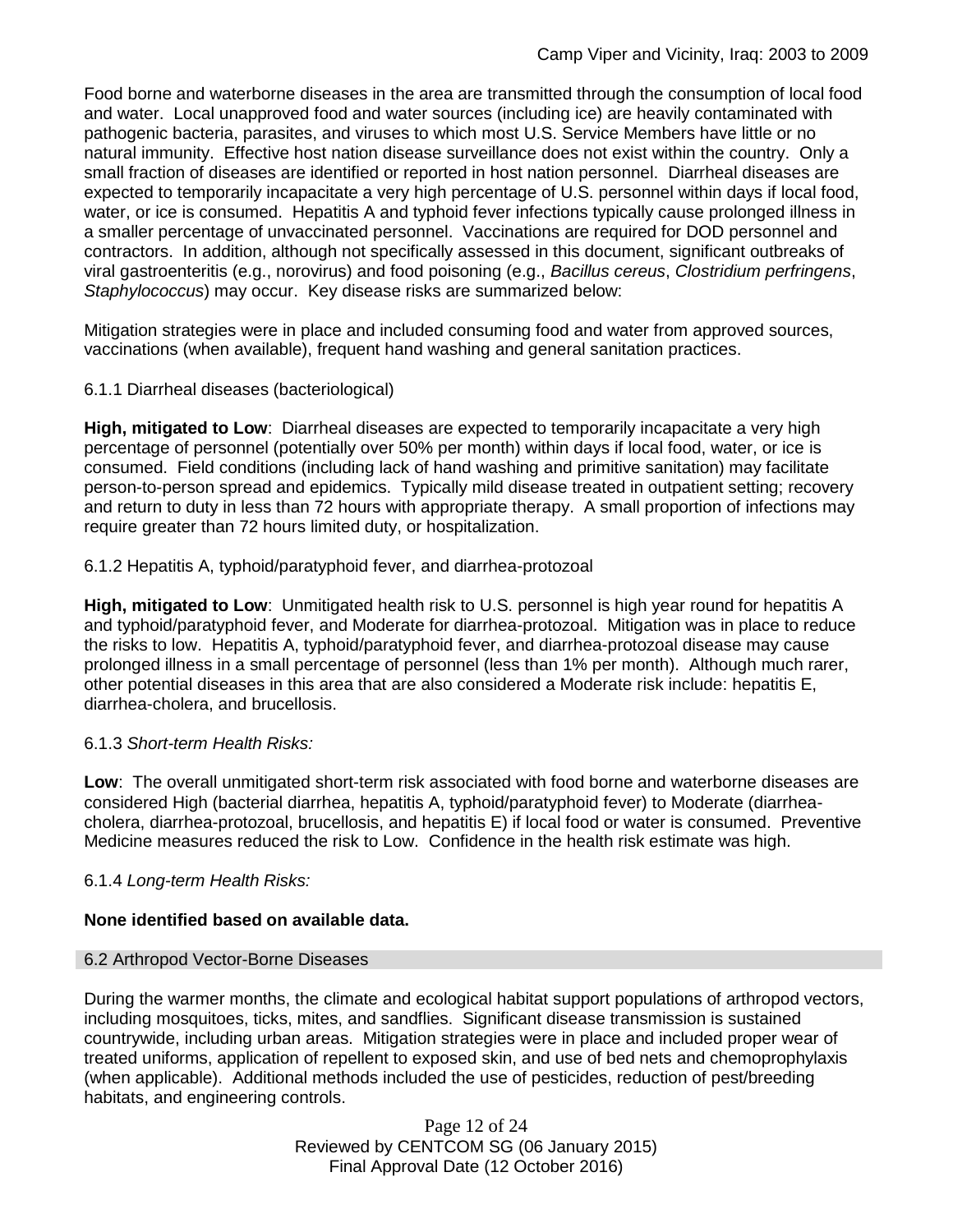## 6.2.1 *Malaria*

**None**: Indigenous transmission of malaria in Iraq was eliminated as of 2008 reducing risk among personnel exposed to mosquito bites to None.

#### 6.2.2 *Leishmaniasis*

**Moderate, mitigated to Low**: The disease risk is Moderate during the warmer months when sandflies are most prevalent, but reduced to low with mitigation measures. Leishmaniasis is transmitted by sand flies. There are two forms of the disease; cutaneous (acute form) and visceral (a more latent form of the disease). The leishmaniasis parasites may survive for years in infected individuals and this infection may go unrecognized by physicians in the U.S. when infections become symptomatic years later. Cutaneous infection is unlikely to be debilitating, though lesions may be disfiguring. Visceral leishmaniasis disease can cause severe febrile illness which typically requires hospitalization with convalescence over 7 days.

## 6.2.3 *Crimean-Congo hemorrhagic fever*

**Moderate, mitigated to Low**: Unmitigated risk is moderate, but reduced to low with mitigation measures. Crimean-Congo hemorrhagic fever occurs in rare cases (less than 0.1% per month attack rate in indigenous personnel) and is transmitted by tick bites or occupational contact with blood or secretions from infected animals. The disease typically requires intensive care with fatality rates from 5% to 50%.

### 6.2.4 *Sandfly fever*

**Moderate, mitigated to Low**: Sandfly fever has a Moderate risk with potential disease rates from 1% to 10% per month under worst case conditions. Mitigation measures reduced the risk to low. The disease is transmitted by sandflies and occurs more commonly in children though adults are still at risk. Sandfly fever disease typically resulted in debilitating febrile illness requiring 1 to 7 days of supportive care followed by return to duty.

#### 6.2.5 *Sindbis (and Sindbis-like viruses)*

**Low**: Sindbis and sindbis-like viruses are maintained in a bird-mosquito cycle in rural areas and occasionally caused limited outbreaks among humans. The viruses are transmitted by a variety of *Culex* mosquito species found primarily in rural areas. A variety of bird species may serve as reservoir or amplifying hosts. Extremely rare cases (less than 0.01% per month attack rate) could have occurred seasonally (April - November). Debilitating febrile illness often accompanied by rash, typically requires 1 to 7 days of supportive care; significant arthralgias may persist for several weeks or more in some cases. This disease is associated with a low health risk estimate.

## 6.2.6 *Rickettsioses, tickborne (spotted fever group)*

**Low**: Rare cases (less than 0.1% per month) of rickettsioses disease are possible among personnel exposed to tick bites. Rickettsioses are transmitted by multiple species of hard ticks, including *Rhipicephalus* spp., which are associated with dogs. Other species of ticks, including *Ixodes* are also capable of transmitting rickettsial pathogens in this group. In addition to dogs, various rodents and other animals also may serve as reservoirs. Ticks are most prevalent from April through November. Incidents can result in debilitating febrile illness, which may require 1 to 7 days of supportive care followed by return to duty. The health risk of rickettsial disease is Low.

> Page 13 of 24 Reviewed by CENTCOM SG (06 January 2015) Final Approval Date (12 October 2016)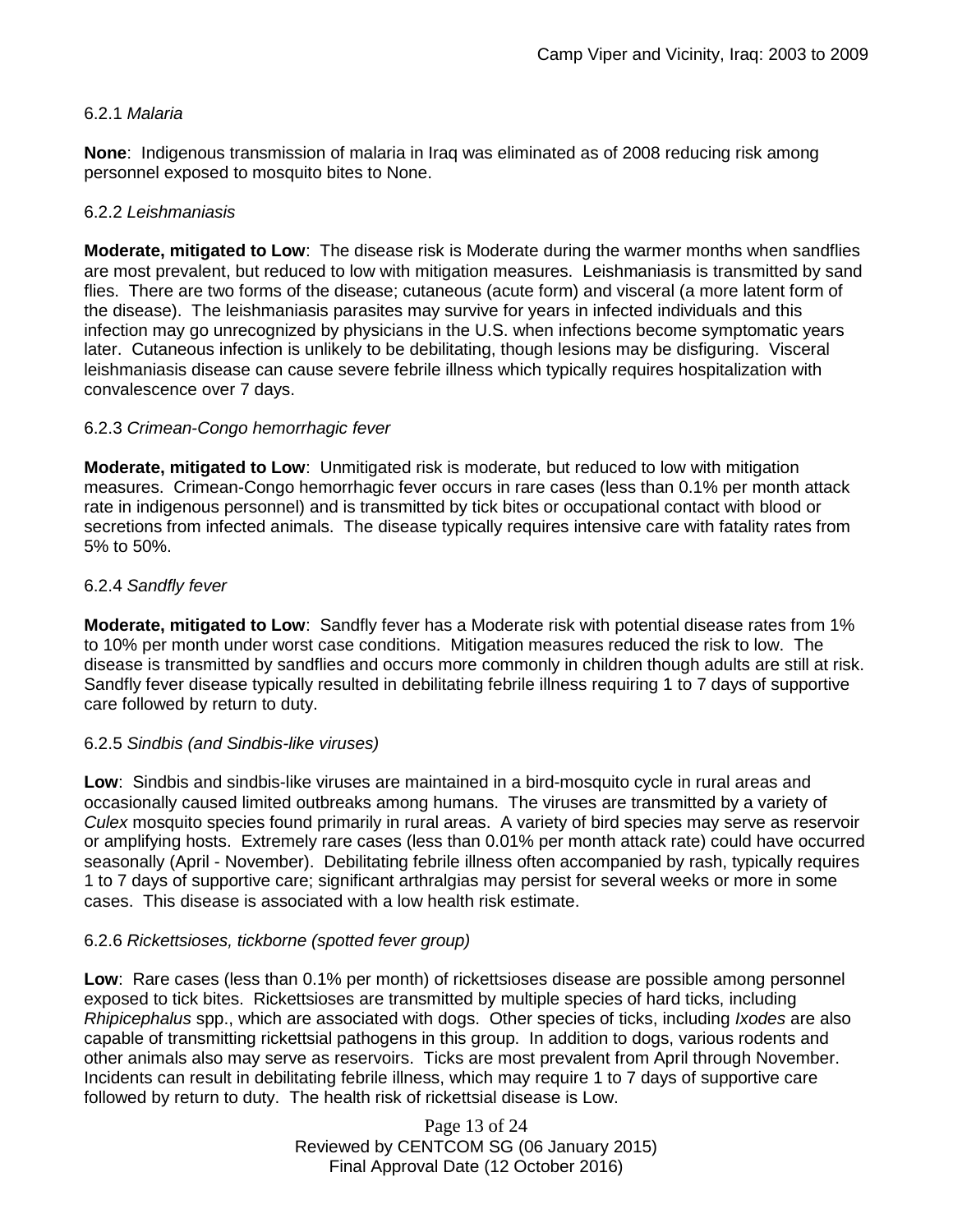## 6.2.7 *Typhus-murine (fleaborne)*

**Low**: Typhus-murine has a Low risk estimate and is assessed as present, but at unknown levels. Rare cases are possible among personnel exposed to rodents (particularly rats) and flea bites. Incidents may result in debilitating febrile illness typically requiring 1 to 7 days of supportive care followed by return to duty.

#### 6.2.8 *West Nile fever*

**Low**: West Nile fever is present. The disease is maintained by the bird population and transmitted to humans via mosquito vector. Typically, infections in young, healthy adults were asymptomatic although fever, headache, tiredness, body aches (occasionally with a skin rash on trunk of body), and swollen lymph glands can occurred. This disease is associated with a low risk estimate.

### 6.2.9 *Short -term health risks:*

**Low:** The unmitigated risk is moderate for leishmaniasis - cutaneous (acute), Crimean-Congo hemorrhagic fever, and sandfly fever; Low for, sindbis, rickettsioses-tickborne*,* typhus-fleaborne, and West Nile fever. No hazard from malaria (2008 - 2011). Risk is reduced to Low by proper wear of the uniform and application of repellent to exposed skin. Confidence in the risk estimate is high.

### 6.2.10 *Long -term health risks:*

**Low:** The unmitigated risk is moderate for leishmaniasis-visceral (chronic). Risk is reduced to Low by proper wear of the uniform and application of repellent to exposed skin. Confidence in the risk estimate is high.

#### 6.3 Water Contact Diseases

Tactical operations or recreational activities that involve extensive contact with surface water such as lakes, streams, rivers, or flooded fields may result in significant exposure to leptospirosis and schistosomiasis. Arid portions of Iraq without permanent or persistent bodies of surface water do not support transmission of leptospirosis or schistosomiasis. Risk was restricted primarily to areas along rivers and lakes. These diseases can debilitate personnel for up to a week or more. Leptospirosis risk typically increases during flooding. In addition, although not specifically assessed in this document, bodies of surface water are likely to be contaminated with human and animal waste. Activities such as wading or swimming may result in exposure to enteric diseases including diarrhea and hepatitis via incidental ingestion of water. Prolonged water contact also may lead to the development of a variety of potentially debilitating skin conditions including bacterial or fungal dermatitis. Mitigation strategies were in place and included avoiding water contact and recreational water activities, proper wear of uniform (especially footwear), and protective coverings for cuts/abraded skin.

## 6.3.1 *Leptospirosis*

**Moderate, mitigated to Low**: Human infections occur seasonally (typically April through November) through exposure to water or soil contaminated by infected animals and is associated with wading, and swimming in contaminated, untreated open water. The occurrence of flooding after heavy rainfall facilitates the spread of the organism because as water saturates the environment leptospirosis present in the soil passes directly into surface waters. Leptospirosis can enter the body through cut or abraded skin, mucous membranes, and conjunctivae. Infection may also occur from ingestion of contaminated water. The acute, generalized illness associated with infection may mimic other tropical diseases (for

> Page 14 of 24 Reviewed by CENTCOM SG (06 January 2015) Final Approval Date (12 October 2016)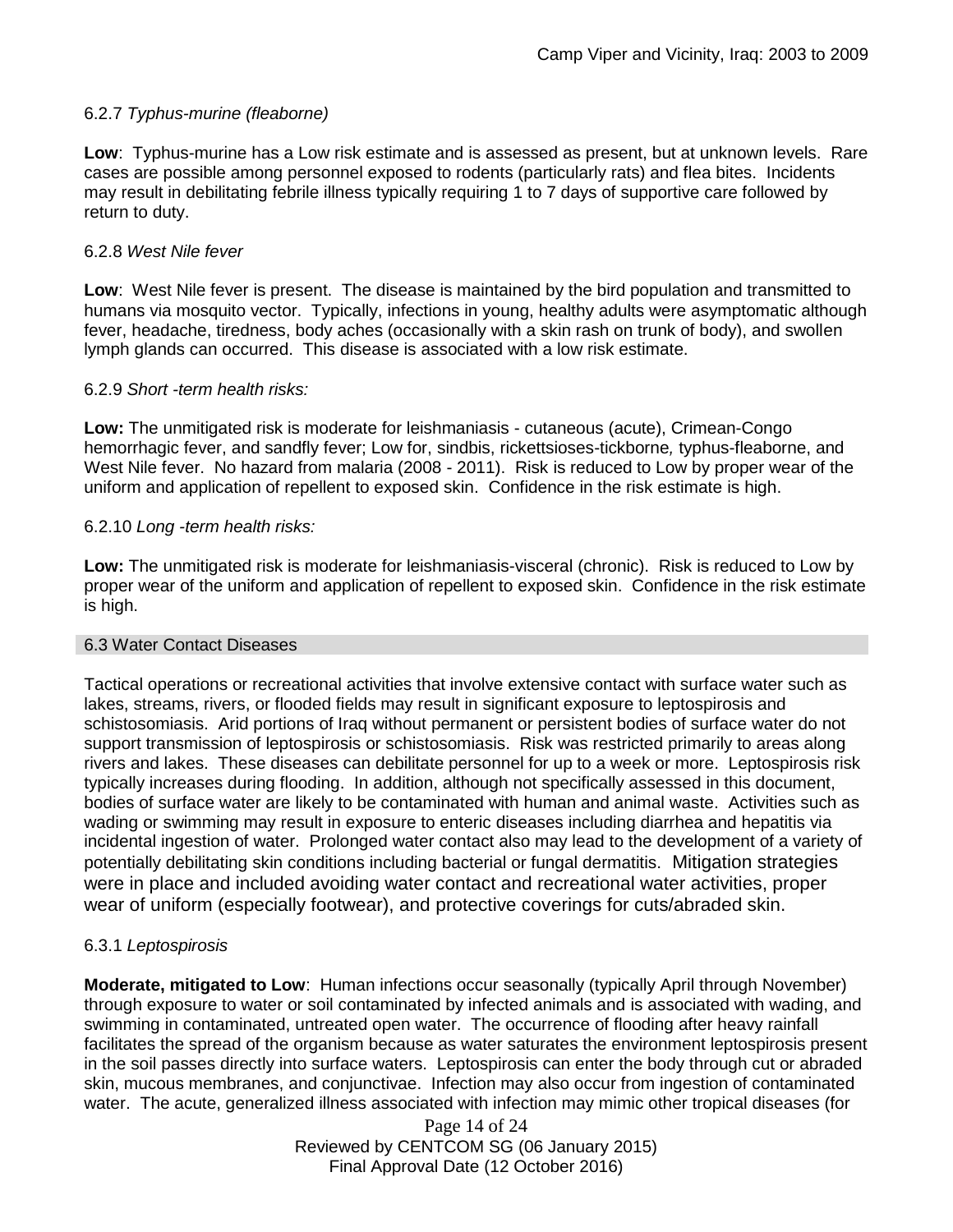example, dengue fever, malaria, and typhus), and common symptoms include fever, chills, myalgia, nausea, diarrhea, cough, and conjunctival suffusion. Manifestations of severe disease can include jaundice, renal failure, hemorrhage, pneumonitis, and hemodynamic collapse. Recreational activities involving extensive water contact may result in personnel being temporarily debilitated with leptospirosis. This disease is associated with a Moderate health risk estimate.

## 6.3.2 *Schistosomiasis*

**Moderate, mitigated to Low**: Humans are the principal reservoir for schistosomes; humans shed schistosome eggs in urine or feces. Animals such as cattle and water buffalo may also be significant reservoirs. Rare cases (less than 0.1% per month attack rate) may occur seasonally (typically April through November) among personnel wading or swimming in lakes, streams, or irrigated fields which were frequently contaminated with human and animal waste containing schistosome eggs. In groups with prolonged exposure to heavily contaminated foci, attack rates may exceed 10%. Exceptionally heavy concentrations of schistosomes may occur in discrete foci, which were difficult to distinguish from less contaminated areas. In non-immune personnel exposed to such foci, rates of acute schistosomiasis may be over 50%. Mild infections are generally asymptomatic. In very heavy acute infections, a febrile illness (acute schistosomiasis) may occur, especially with *Schistosoma japonicum*  and *S. mansoni*, requiring hospitalization and convalescence over 7 days. This disease is associated with a Moderate health risk estimate.

## 6.3.3 *Short -term health risks:*

**Low:** Unmitigated Health risk of schistosomiasis and leptospirosis is Moderate during warmer months. Mitigation measures reduce the risk to Low. Confidence in the health risk estimate is high.

### *6.3.4 Long -term health risks:*

## **None identified based on available data.**

## 6.4 Respiratory Diseases

Although not specifically assessed in this document, deployed U.S. forces may be exposed to a wide variety of common respiratory infections in the local population. These include influenza, pertussis, viral upper respiratory infections, viral and bacterial pneumonia, and others. The U.S. military populations living in close-quarter conditions are at risk for substantial person-to-person spread of respiratory pathogens. Influenza is of particular concern because of its ability to debilitate large numbers of unvaccinated personnel for several days. Mitigation strategies were in place and included routine medical screenings, vaccination, enforcing minimum space allocation in housing units, implementing head-to-toe sleeping in crowded housing units, implementation of proper Personal Protective Equipment (PPE) when necessary for healthcare providers and detention facility personnel.

## 6.4.1 *Tuberculosis (TB)*

**Moderate, mitigated to Low:** Potential health risk to U.S. personnel is Moderate, mitigated to Low, year round. Transmission typically requires close and prolonged contact with an active case of pulmonary or laryngeal TB, although it also can occur with more incidental contact. The Army Surgeon General has defined increased risk in deployed Soldiers as indoor exposure to locals or third country nationals of greater than one hour per week in a highly endemic active TB region. Additional mitigation included active case isolation in negative pressure rooms, where available.

> Page 15 of 24 Reviewed by CENTCOM SG (06 January 2015) Final Approval Date (12 October 2016)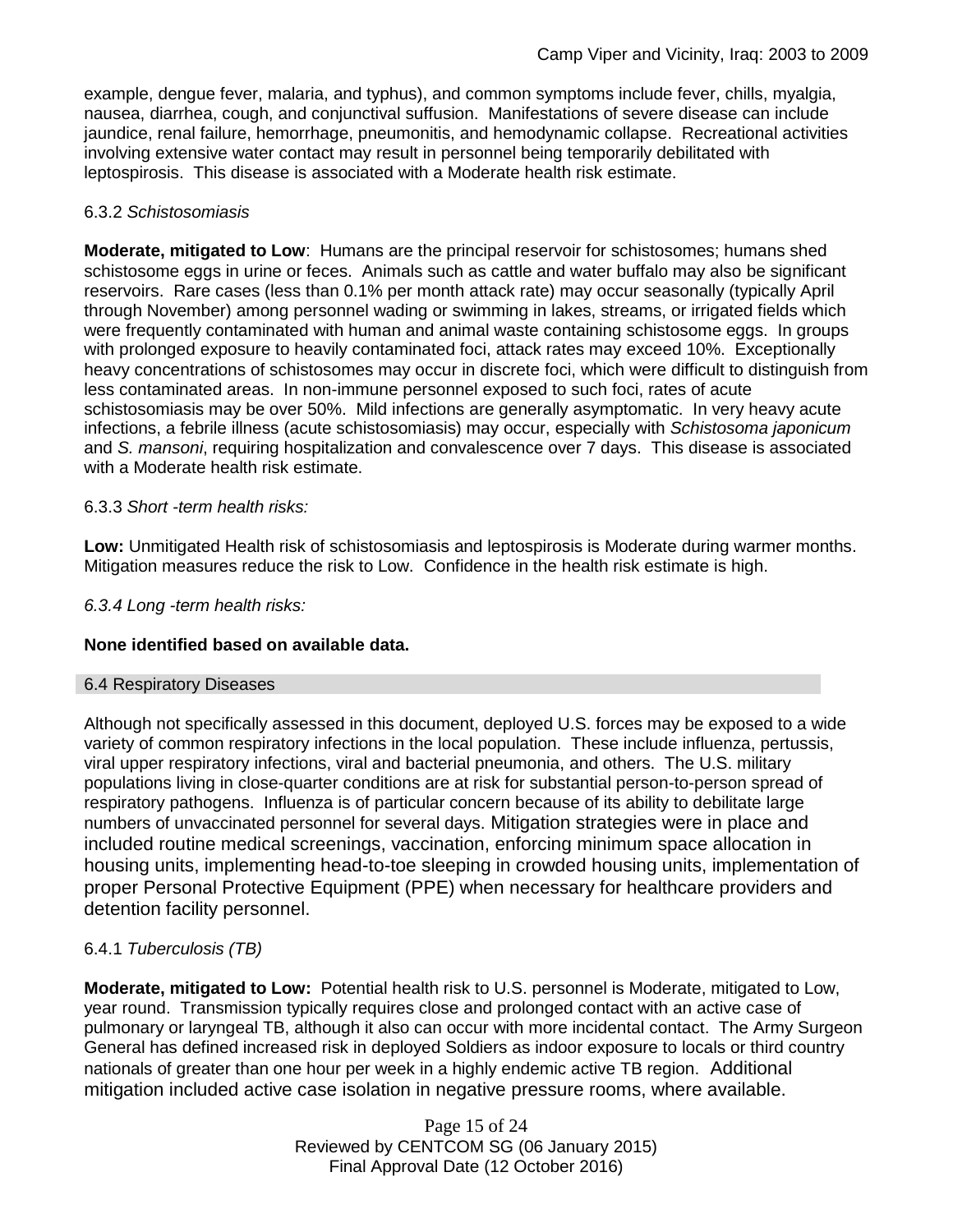## 6.4.2 *Meningococcal meningitis*

**Low:** Meningococcal meningitis poses a Low risk and is transmitted from person to person through droplets of respiratory or throat secretions. Close and prolonged contact facilitates the spread of this disease. Meningococcal meningitis is potentially a very severe disease typically requiring intensive care; fatalities may occur in 5-15% of cases.

### 6.4.3 *Short-term health risks:*

**Low:** Moderate (TB) to Low (for meningococcal meningitis). Overall risk was reduced to Low with mitigation measures. Confidence in the health risk estimate is high.

### 6.4.4 *Long-term health risks:*

**None identified based on available data.** Tuberculosis is evaluated as part of the Post Deployment Health Assessment (PDHA). A TB skin test is required post-deployment if potentially exposed and is based upon individual service policies.

#### 6.5 Animal-Contact Diseases

#### 6.5.1 *Rabies*

**Moderate, mitigated to Low:** Rabies posed a year-round moderate risk. Occurrence in local animals was well above U.S. levels due to the lack of organized control programs. Dogs were the primary reservoir of rabies in Iraq, and a frequent source of human exposure. In June 2008, the New Jersey Health department in The United States reported a confirmed case of rabies in a mixed-breed dog recently imported from Iraq. Rabies is transmitted by exposure to the virus-laden saliva of an infected animal, typically through bites, but could occur from scratches contaminated with the saliva. No cases of rabies acquired in Iraq have been identified in US Service Members to date. The vast majority (>99%) of persons who develop rabies disease will do so within a year after a risk exposure, there have been rare reports of individuals presenting with rabies disease up to six years or more after their last known risk exposure. Mitigation strategies included command emphasis of CENTCOM GO 1B, reduction of animal habitats, active pest management programs, and timely treatment of feral animal scratches/bites.

#### 6.5.2 *Anthrax*

**Low:** Anthrax cases are rare in indigenous personnel, and pose a Low risk to U.S. personnel. Anthrax is a naturally occurring infection; cutaneous anthrax is transmitted by direct contact with infected animals or carcasses, including hides. Eating undercooked infected meat may result in contracting gastrointestinal anthrax. Pulmonary anthrax is contracted through inhalation of spores and is extremely rare. Mitigation measures included consuming approved food sources, proper food preparation and cooking temperatures, avoidance of animals and farms, dust abatement when working in these areas, vaccinations, and proper PPE for personnel working with animals.

#### 6.5.3 *Q-Fever*

**Moderate, mitigated to Low:** Potential health risk to U.S. personnel is Moderate, but mitigated to Low, year round. Rare cases are possible among personnel exposed to aerosols from infected animals, with clusters of cases possible in some situations. Significant outbreaks (affecting 1-50%) can occur in personnel with heavy exposure to barnyards or other areas where animals are kept. Unpasteurized

> Page 16 of 24 Reviewed by CENTCOM SG (06 January 2015) Final Approval Date (12 October 2016)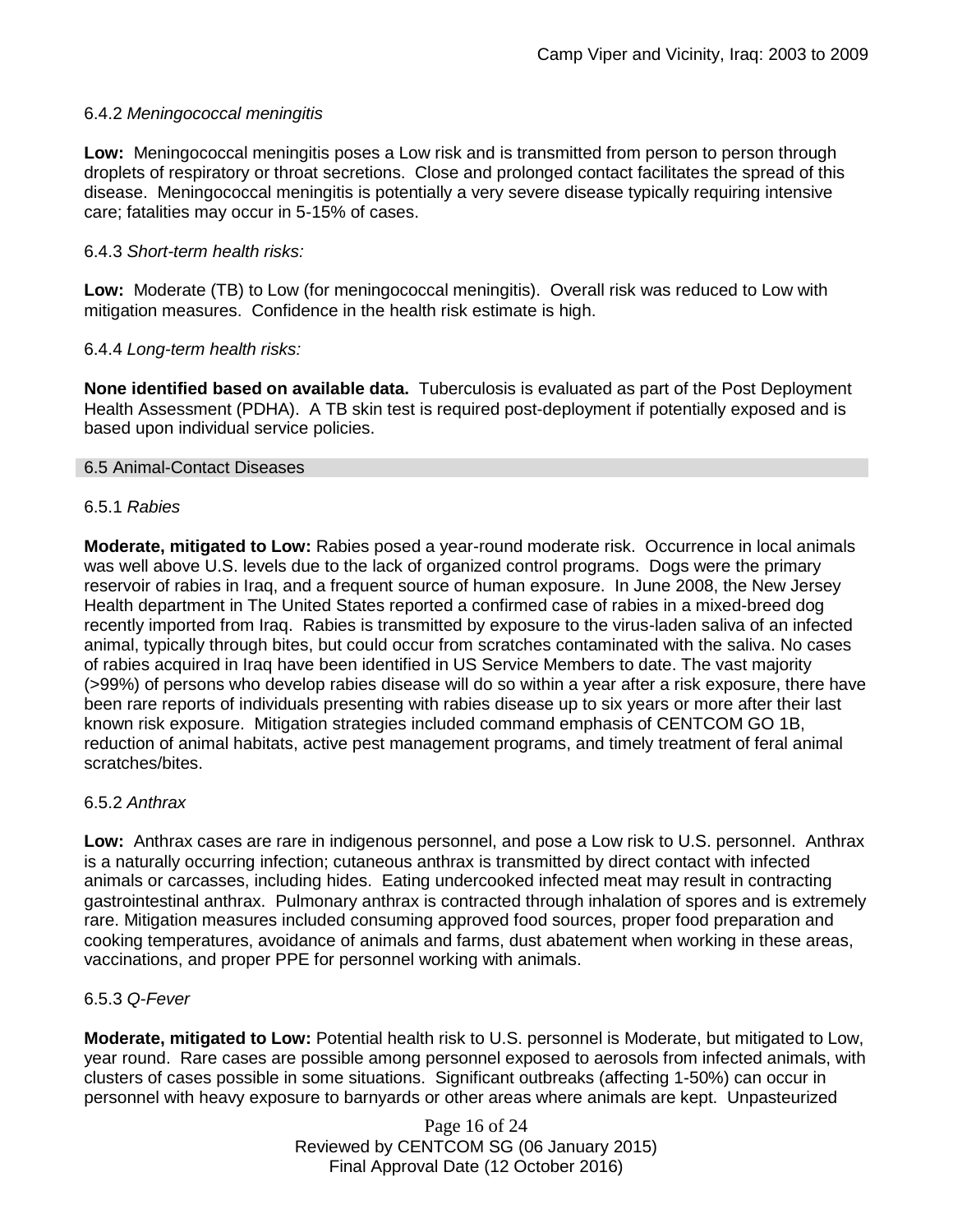milk may also transmit infection. The primary route of exposure is respiratory, with an infectious dose as low as a single organism. Incidence could result in debilitating febrile illness, sometimes presenting as pneumonia, typically requiring 1 to 7 days of inpatient care followed by return to duty. Mitigation strategies in place as listed in paragraph 6.5.2 except for vaccinations.

## 6.5.4 *H5N1 avian influenza*

**Low:** Potential health risk to U.S. personnel is Low. Although H5N1 avian influenza (AI) is easily transmitted among birds, bird-to-human transmission is extremely inefficient. Human-to-human transmission appears to be exceedingly rare, even with relatively close contact. Extremely rare cases (less than 0.01% per month attack rate) could occur. Incidence could result in very severe illness with fatality rate higher than 50 percent in symptomatic cases. Mitigation strategies included avoidance of birds/poultry and proper cooking temperatures for poultry products.

## 6.5.5 Short-term health risks:

**Low:** The short-term unmitigated risk is Moderate for rabies, and Q-fever, to Low for anthrax, and H5N1 avian influenza. Mitigation measures reduced the overall risk to Low.Confidence in risk estimate is high.

### 6.5.6 Long-term health risks:

**Low:** A Low long term risk exists for rabies because, in rare cases, the incubation period for rabies can be several years.

## **7 Venomous Animal/Insect**

All information was taken directly from the Clinical Toxinology Resources web site from the University of Adelaide, Australia (Reference 2). The species listed below have home ranges that overlap the location of Camp Viper and vicinity, and may present a health risk if they are encountered by personnel. See Section 9 for more information about pesticides and pest control measures.

#### 7.1 Spiders

 *Latrodectus pallidus*: Clinical effects uncertain, but related to medically important species, therefore major envenoming cannot be excluded.

#### 7.2 Scorpions

 *Androctonus crassicauda (black scorpion): Severe envenoming possible and potentially lethal, however most stings cause only severe local pain.* 

 *Buthacus leptochelys*, *Buthacus macrocentrus*, *Compsobuthus matthiesseni*, and *Orthochirus scrobiculosus*: Clinical effects unknown; there are a number of dangerous Buthid scorpions, but ther are also some known to cause minimal effects only. Without clinical data it is unclear where this species fits within that spectrum.

- *Scorpio maurus*: Mild envenoming only, not likely to prove lethal.
- *Hemiscorpius lepturus*: Severe envenoming possible, potentially lethal.
- *Hottentotta saulcyi*, *Hottentotta scaber*, and *Hottentotta schach*: Moderate envenoming possible

Page 17 of 24 Reviewed by CENTCOM SG (06 January 2015) Final Approval Date (12 October 2016)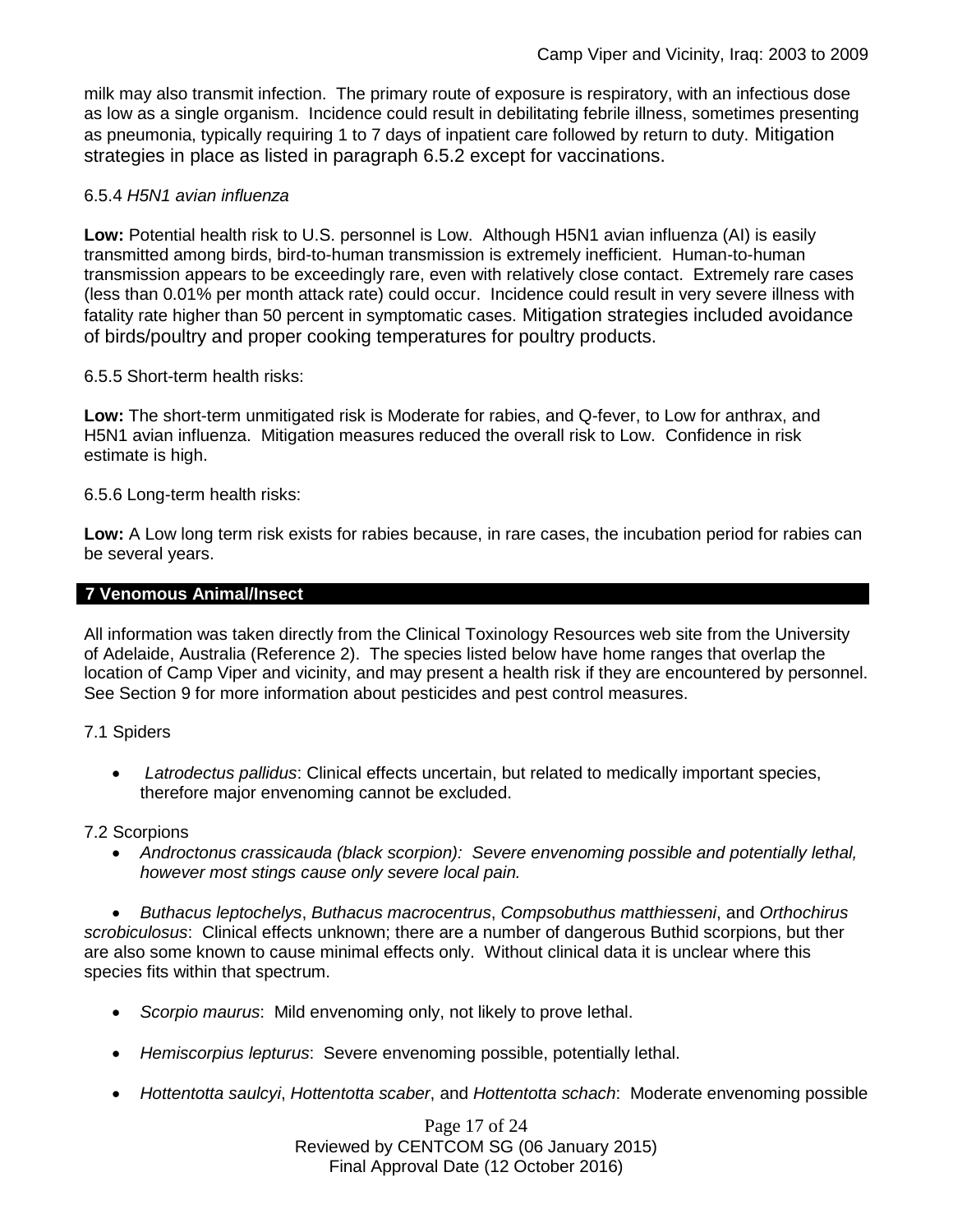but unlikely to prove lethal.

7.3 Snakes

*Cerastes gasperettii*: Potentially lethal envenoming, though unlikely.

*Echis sochureki*: *M*oderate to severe, potentially lethal envenoming.

 *Hemorrhois ravergieri*, *Malpolon monspessulanus*, *Psammophis schokari,* and *Pseudocyclophis persicus*: Clinical effects unknown, but unlikely to cause significant envenoming.

 *Macrovipera lebetina* subspecies e*uphratica* and subspecies *obtusa, and Vipera albicornuta*: Severe envenoming possible, potentially lethal.

 *Platyceps rhodorachis* and *Psammophis lineolatus*: Mild envenoming only, not likely to prove lethal.

 *Walterinnesia aegyptia*: Clinical effects unknown, but potentially lethal envenoming, though unlikely, cannot be excluded.

7.4 Short-term health risk:

**Low:** If encountered, effects of venom vary with species from mild localized swelling (e.g. *S. maurus*) to potentially lethal effects (e.g. *V. albicornuta*). See effects of venom above. Mitigation strategies included avoiding contact, proper wear of uniform (especially footwear), and timely medical treatment. Confidence in the health risk estimate is low (Reference 9, Table 3-6).

7.5 Long-term health risk:

#### **None identified.**

## **8 Heat/Cold Stress**

#### 8.1 Heat

Summer (June - September) monthly mean temperatures range from 91 degrees Fahrenheit (°F) to 98 °F with an average temperature of 95 °F based on historical climatological data from the U.S. Air Force Combat Climatology Center, 14<sup>th</sup> Weather Squadron. The health risk of heat stress/injury based on temperatures alone is Low (< 78 °F) from November – April, Moderate (78-81.9°F) in October, high (82- 87.9°F) in May, and extremely high (≥ 88°F) from June – September. However, work intensity and clothing/equipment worn pose greater health risk of heat stress/injury than environmental factors alone (Reference 6). Managing risk of hot weather operations included monitoring work/rest periods, proper hydration, and taking individual risk factors (e.g., acclimation, weight, and physical conditioning) into consideration. Risk of heat stress/injury was reduced with preventive measures

#### 8.1.1 Short-term health risk:

**Low to High, mitigated to Low:** The risk of heat injury could be normally reduced to low through preventive measures such as work/rest cycles, proper hydration and nutrition, and monitoring Web Bulb Globe Temperature (WBGT). Risk of heat injury in unacclimatized or susceptible populations (older, previous history of heat injury, poor physical condition, underlying medical/health conditions), and those

> Page 18 of 24 Reviewed by CENTCOM SG (06 January 2015) Final Approval Date (12 October 2016)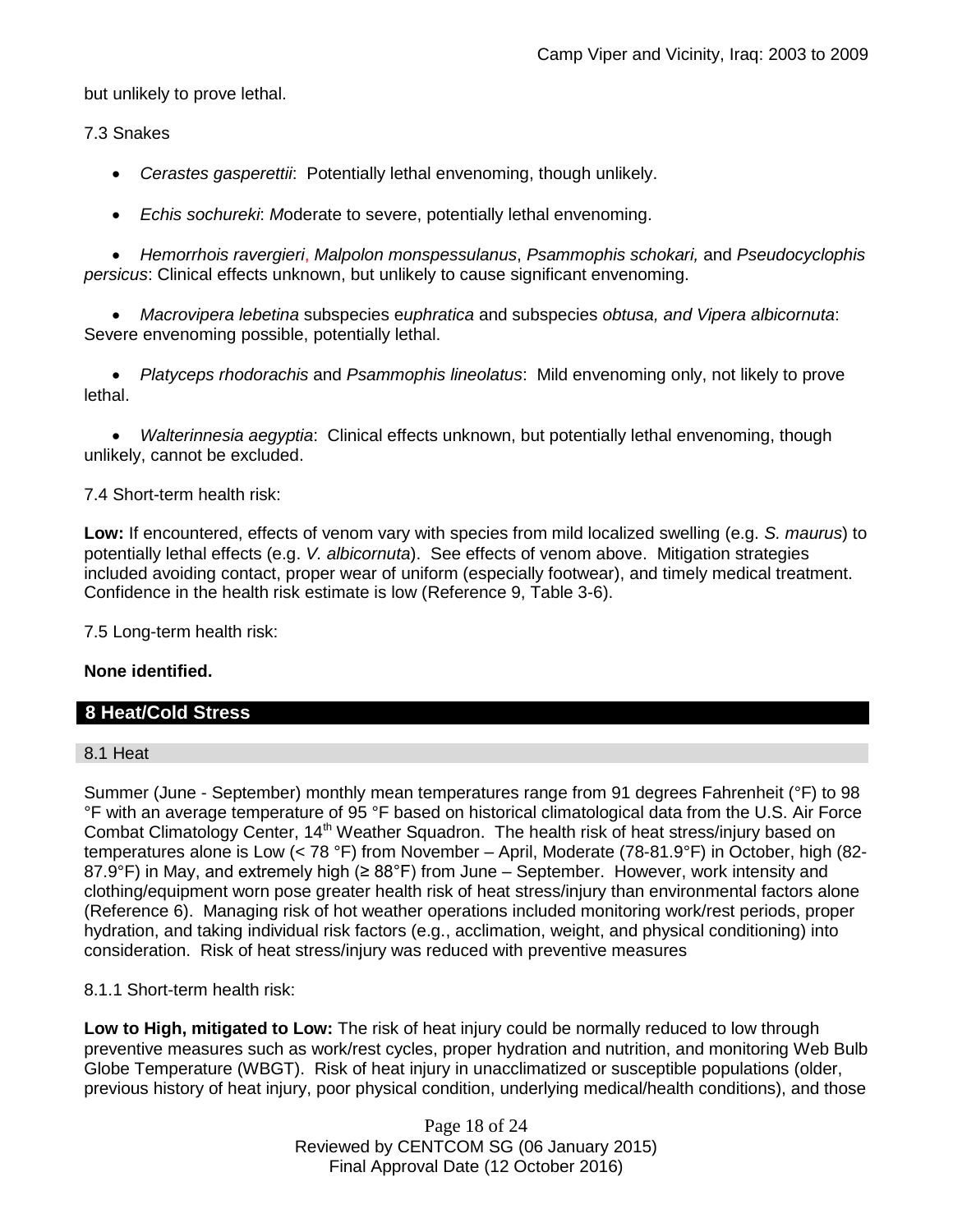under operational constraints (equipment, PPE, vehicles) is High from June – September, Moderate in May, and Low from October – April. Confidence in the health risk estimate is low (Reference 9, Table 3-6).

8.1.2 Long-term health risk:

**Low:** The long-term risk is Low. However, the risk may be greater for certain susceptible persons– those older (i.e., greater than 45 years), in lesser physical shape, or with underlying medical/health conditions. Long-term health implications from heat injuries are rare but may occur, especially from more serious injuries such as heat stroke. It is possible that high heat in conjunction with various chemical exposures may increase long-term health risks, though specific scientific evidence is not conclusive. Confidence in these risk estimates is medium (Reference 9, Table 3-6).

### 8.2 Cold

### 8.2.1 Short-term health risks:

Winter (December - March) temperatures range from 55 °F to 64 °F with an average temperature of 57  $\degree$ F based on historical climatological data from the U.S. Air Force Combat Climatology Center, 14<sup>th</sup> Weather Squadron. Because even on warm days a significant drop in temperature after sunset by as much as 40 °F can occur, there is a risk of cold stress/injury from October to December and in April. The risk assessment for Non-Freezing Cold Injuries (NFCI), such as chilblain, trench foot, and hypothermia, is Low based on historical temperature and precipitation data. Frostbite is unlikely to occur because temperatures rarely drop below freezing. However, personnel may encounter significantly lower temperatures during field operations at higher altitudes. As with heat stress/injuries, cold stress/injuries are largely dependent on operational and individual factors instead of environmental factors alone.

**Low:** The health risk of cold injury is Low. Confidence in the health risk estimate is medium.

8.2.2 Long-term health risk:

**Low:** The health risk of cold injury is Low. Confidence in the health risk estimate is high

## **9 Noise**

9.1 Continuous

No specific continuous noise hazard sources at Camp Viper and vicinity were documented in the DOEHRS or MESL from March 2003 through April 2009 timeframe. Although no counter measures were documented, keeping distance from noise source, wearing hearing protective gears, and setting up walls to reduce noise impacts were the normal procedures to prevent adverse health effects due to continuous noise impact.

9.1.1 Short and long-term health risks:

#### **Not evaluated**

#### 9.2 Impulse

No specific impulse noise hazard sources at Camp Viper and vicinity were documented in the DOEHRS or MESL from March 2003 through April 2009 timeframe. Although no counter measures were

> Page 19 of 24 Reviewed by CENTCOM SG (06 January 2015) Final Approval Date (12 October 2016)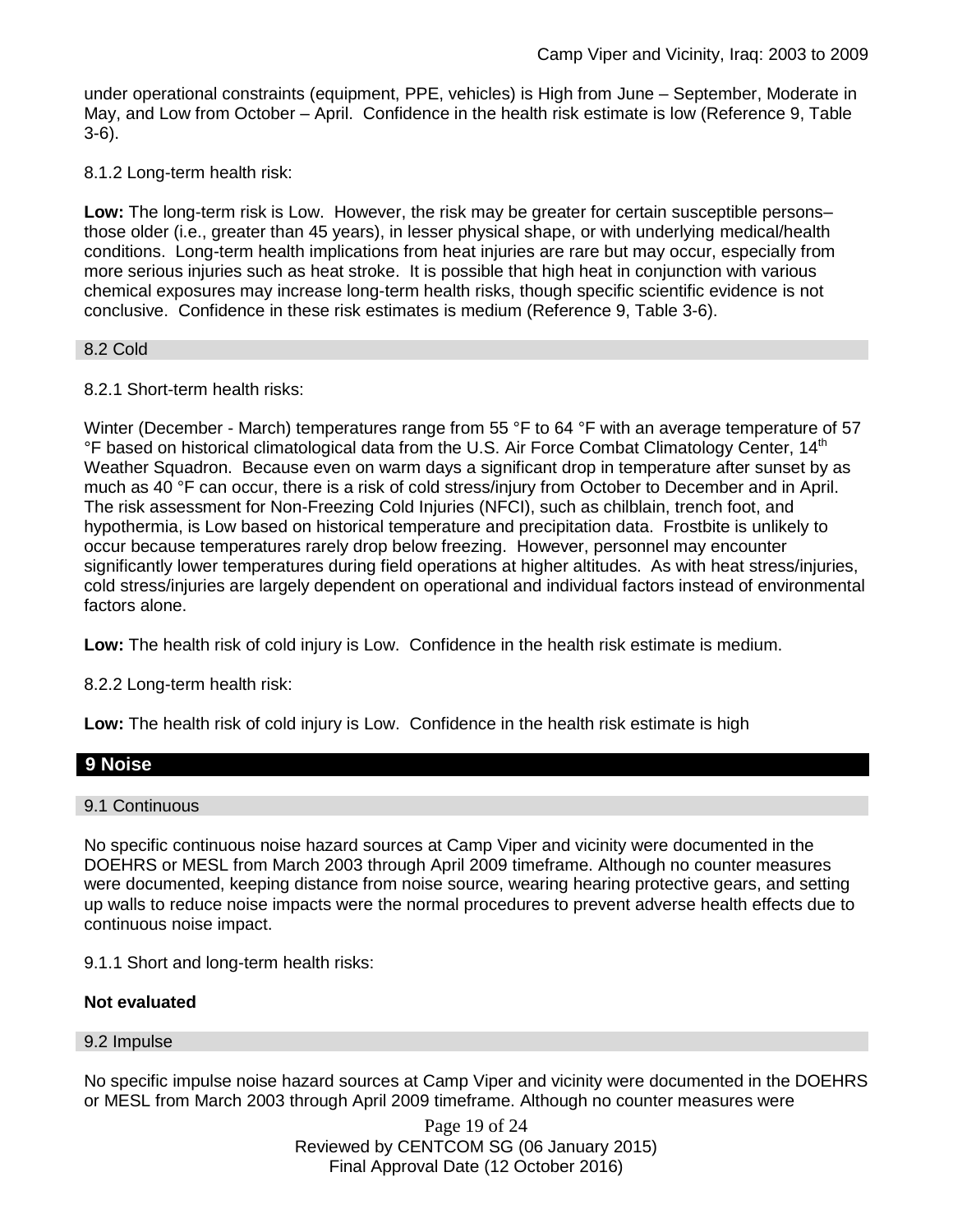documented, keeping distance from noise source, wearing hearing protective gears, and setting up walls to reduce noise impacts were the normal procedures to prevent adverse health effects due to impulse noise impact.

9.2.1 Short-term and Long-term health risks:

### **Not evaluated**.

### **10 Unique Incidents/Concerns**

#### 10.1 Potential environmental contamination sources

DoD personnel are exposed to various chemical, physical, ergonomic, and biological hazards in the course of performing their mission. These types of hazards depend on the mission of the unit and the operations and tasks which the personnel are required to perform to complete their mission. The health risk associated with these hazards depends on a number of elements including what materials are used, how long the exposure last, what is done to the material, the environment where the task or operation is performed, and what controls are used. The hazards can include exposures to heavy metal particulates (e.g., lead, cadmium, manganese, chromium, and iron oxide), solvents, fuels, oils, and gases (e.g., carbon monoxide, carbon dioxide, oxides of nitrogen, and oxides of sulfur). Most of these exposures occur when performing maintenance task such as painting, grinding, welding, engine repair, or movement through contaminated areas. Exposures to these occupational hazards can occur through inhalation (air), skin contact, or ingestion; however exposures through air are generally associated with the highest health risk.

#### 10.2 Waste Sites/Waste Disposal

No specific reports regarding waste sites or waste disposal at Camp Viper and vicinity from 2003 to 2009 were found in the DOEHRS or MESL.

#### 10.3 Fuel/petroleum products/industrial chemical spills

No specific reports regarding fuel, petroleum products, or industrial chemical spills at Camp Viper and vicinity from 2003 to 2009 were found in the DOEHRS or MESL.

#### 10.4 Pesticides/Pest Control:

The health risk of exposure to pesticide residues is considered within the framework of typical residential exposure scenarios, based on the types of equipment, techniques, and pesticide products that have been employed, such as enclosed bait stations for rodenticides, various handheld equipment for spot treatments of insecticides and herbicides, and a number of ready-to-use (RTU) methods such as aerosol cans and baits. The control of rodents required the majority of pest management inputs, with the acutely toxic rodenticides staged as solid formulation lethal baits placed in tamper-resistant bait stations indoors and outdoors throughout cantonment areas. Nuisance insects, including biting and stinging insects such as bees, wasps, and ants, also required significant pest management inputs. Use of pesticides targeting against these pests generally involved selection of compounds with low mammalian toxicity and short-term residual using pinpoint rather than broadcast application techniques. No specific hazard sources were documented in the DOEHRS or MESL. Four daily pesticide applications were reported in the MESL for Camp Viper in April 2003. No other pesticide applications were documented in DOEHRS or MESL for Camp Viper and vicinity in other times from 2003 to 2009. For each pesticide product applied during this period, the EPA approved label has been archived, providing a framework how each pesticide handled and applied (see below).

> Page 20 of 24 Reviewed by CENTCOM SG (06 January 2015) Final Approval Date (12 October 2016)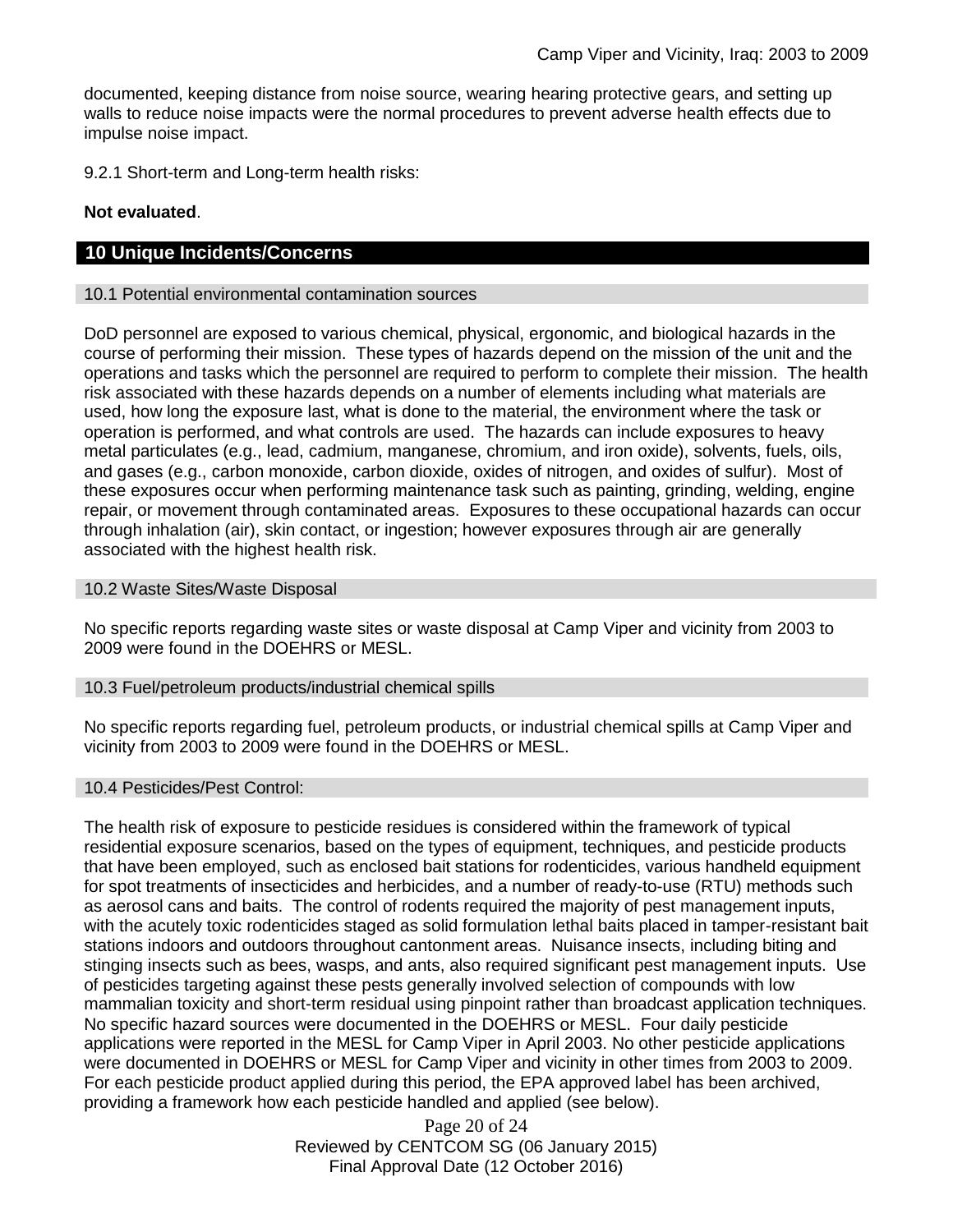#### 10.4.1 Rodenticides and herbicides

No pesticides used for the control of rodents and herbs at Camp Viper and vicinity from 2003 to 2009 were documented in the DOEHRS or MESL.

#### 10.4.2 Insecticides

While pesticides of Tempo WP (EPA registration number: 3125-377) and Stimukil (EPA registration number: 53871-3) were documented in MESL in April 2003 to have been applied for major target pests of scorpions and filth flies, they were also used to control other pests such as ants, bees, crickets, fleas, flies, lice, mosquitoes, spiders, termites, and wasps.

#### 10.4.3 Short-term and Long-term health risks

**Low:** Long term health risk is Low. Confidence in the health risk assessment is medium (Reference 9, Table 3-6).

#### 10.5 Asbestos

No specific reports regarding asbestos used at Camp Viper and vicinity from 2003 to 2009 were documented in the DOEHRS or MESL.

#### 10.6 Lead Based Paint

No specific reports regarding lead based paint used at Camp Viper and vicinity from 2003 to 2009 were documented in the DOEHRS or MESL.

#### 10.7 Burn Pits

While not specific to Camp Viper and vicinity, the consolidated epidemiological and environmental sampling and studies on burn pits that have been conducted as of the date of this publication have been unable to determine whether an association does or does not exist between exposures to emissions from the burn pits and long-term health effects (Reference 7). The committee's review of the literature and the data suggests that service in Iraq or Afghanistan (i.e., a broader consideration of air pollution than exposure only to burn pit emissions) may be associated with long-term health effects, particularly in susceptible (e.g., those who have asthma) or highly exposed subpopulations, such as those who worked at the burn pit. Such health effects would be due mainly to high ambient concentrations of PM from both natural and anthropogenic sources, including military sources. If that broader exposure to air pollution turns out to be relevant, potentially related health effects of concern are respiratory and cardiovascular effects and cancer. Susceptibility to the PM health effects could be exacerbated by other exposures, such as stress, smoking, local climatic conditions, and co-exposures to other chemicals that affect the same biologic or chemical processes. Individually, the chemicals measured at burn pit sites in the study were generally below concentrations of health concern for general populations in the United States. However, the possibility of exposure to mixtures of the chemicals raises the potential for health outcomes associated with cumulative exposure to combinations of the constituents of burn pit emissions and emissions from other sources.

10.7.1 Sample data/Notes:

Page 21 of 24 Reviewed by CENTCOM SG (06 January 2015) Final Approval Date (12 October 2016)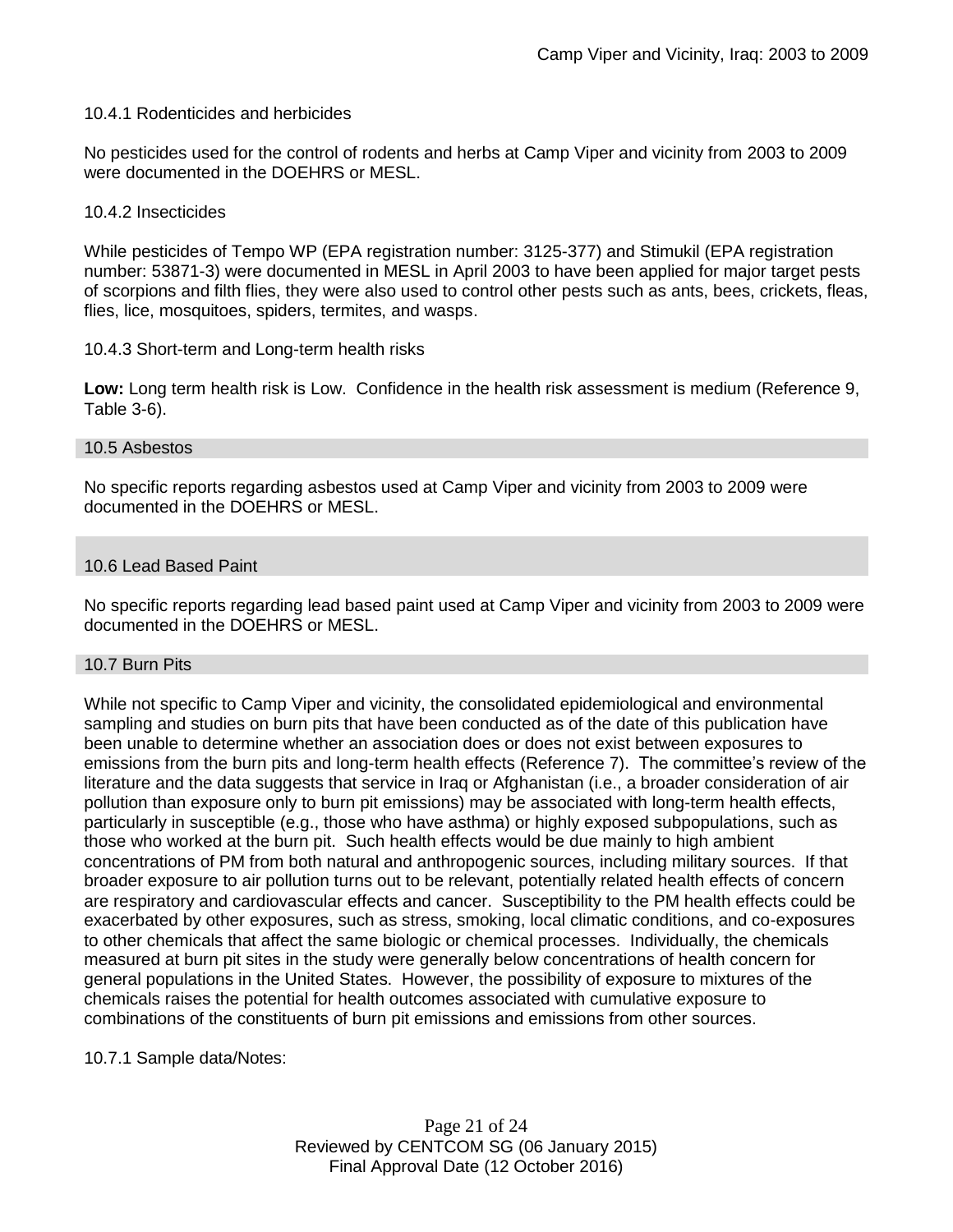No valid PM<sub>10</sub> or air PM<sub>2.5</sub> samples were reported to have been collected at or around burn pits/ burn barrels at Camp Viper and vicinity from 2003 to 2009. Additionally, no reports were found in the DOEHRS or MESL to confirm the usage of burn pits/ burn barrels at the above locations during the timeframe.

10.7.2 Short-term and long-term health risks:

Not evaluated for years from 2003 to 2009 due to the lack of sampling data.

Page 22 of 24 Reviewed by CENTCOM SG (06 January 2015) Final Approval Date (12 October 2016)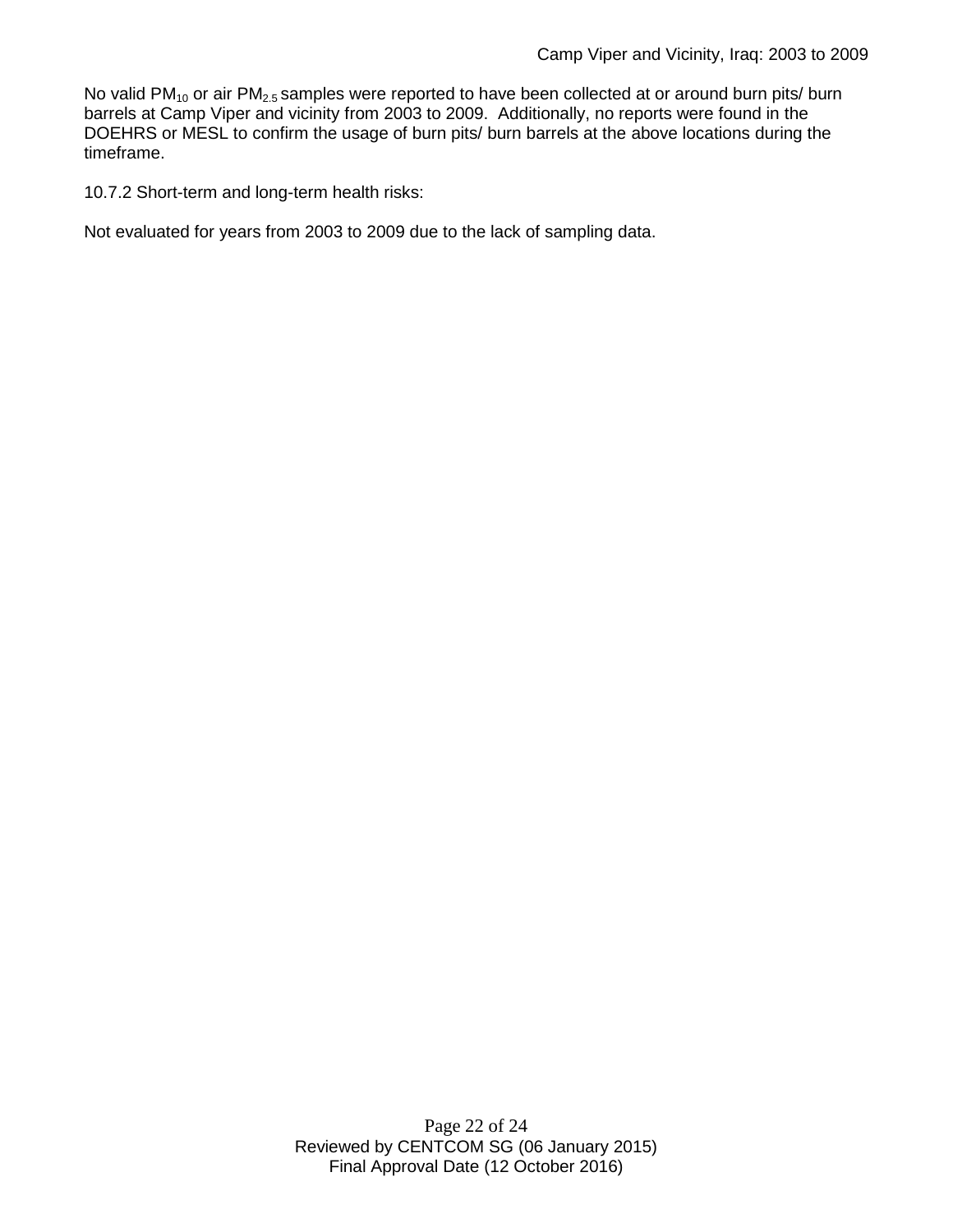## **11 References<sup>1</sup>**

- 1. Casarett and Doull's Toxicology: the Basic Science of Poisons, Chapter 2- Principles of Toxicology; Fifth Edition, McGraw Hill, New York.
- 2. Clinical Toxinology Resources: [http://www.toxinology.com/.](http://www.toxinology.com/) University of Adelaide, Australia.
- 3. Defense Occupational and Environmental Health Readiness System (referred to as the DOEHRS-EH database) at https://doehrs-ih.csd.disa.mil/Doehrs/. Department of Defense (DoD) Instruction 6490.03, *Deployment Health*, 2006.
- 4. DoDI 6055.05, Occupational and Environmental Health, 2008.
- 5. DoD MESL Data Portal: https://mesl.apgea.army.mil/mesl/.Some of the data and reports used may be classified or otherwise have some restricted distribution.
- 6. Goldman RF. 2001. Introduction to heat-related problems in military operations. *In*: Textbook of military medicine: medical aspects of harsh environments Vol. 1, Pandolf KB, and Burr RE (Eds.), Office of the Surgeon General, Department of the Army, Washington DC.
- 7. IOM (Institute of Medicine). 2011*.* Long-term health consequences of exposure to burn pits in Iraq and Afghanistan*.* Washington, DC: The National Academies Press.
- 8. Joint Staff Memorandum (MCM) 0028-07, Procedures for Deployment Health Surveillance, 2007.
- 9. USA PHC TG230, June 2010 Revision.

 $\overline{a}$ 

- 10. USACHPPM. 2008. Particulate Matter Factsheet; 64-009-0708, 2008.
- 11. Modification 11 to United States Central Command Individual Protection and Individual Unit Deployment Policy, 2 December 2011.

Page 23 of 24 Reviewed by CENTCOM SG (06 January 2015) Final Approval Date (12 October 2016)

 $1$  NOTE. The data are currently assessed using the 2010 TG230. The general method involves an initial review of the data which eliminates all chemical substances not detected above 1-yr negligible MEGs. Those substances screened out are not considered acute or chronic health hazards so are not assessed further. For remaining substances, acute and chronic health effects are evaluated separately for air water (soil is only evaluated for long term risk). This is performed by deriving separate short-term and long term population exposure level and estimates (referred to as population exposure point concentrations (PEPC)) that are compared to MEGs derived for similar exposure durations. If less than or equal to negligible MEG the risk is Low. If levels are higher than negligible then there is a chemical-specific toxicity and exposure evaluation by appropriate SMEs, which includes comparison to any available marginal, critical or catastrophic MEGs. For drinking water 15 L/day MEGs are used for the screening while site specific 5-15 L/day are used for more detailed assessment. For nondrinking water (such as that used for personal hygiene or cooking) the 'consumption rate' is limited to 2 L/day (similar to the EPA) which is derived by multiplying the 5 L/day MEG by a factor of 2.5. This value is used to conservatively assess non drinking uses of water.